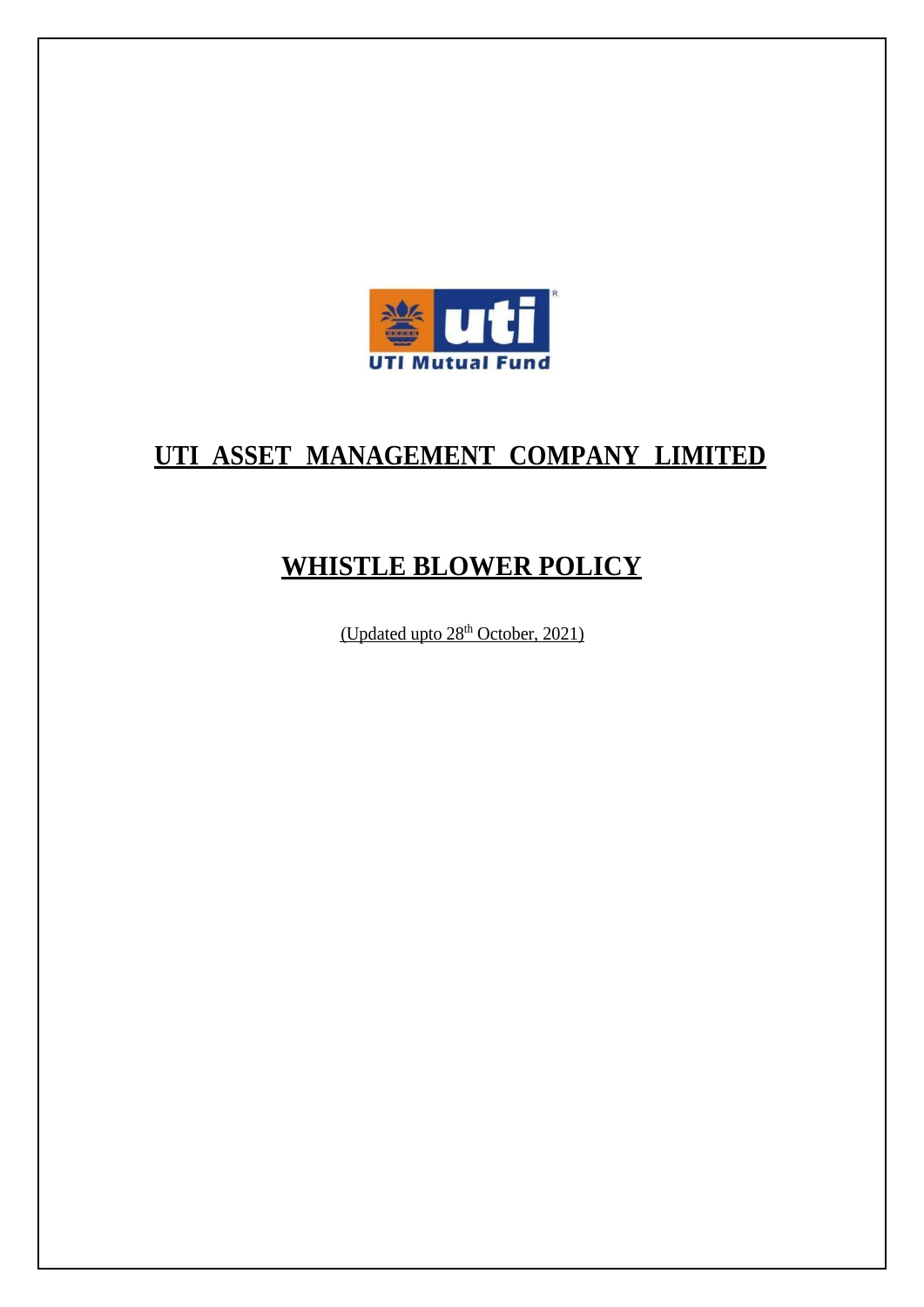## **Index**

| Sr. No. | <b>Particulars</b>                       | Page No.       |
|---------|------------------------------------------|----------------|
| 1.      | Administration Circular No. 14 2021-2022 | 3              |
| 2.      | Preface                                  | $\overline{4}$ |
| 3.      | Policy                                   | $\overline{4}$ |
| 4.      | Objectives                               | 5              |
| 5.      | Eligibility                              | 5              |
| 6.      | Definitions                              | 5              |
| 7.      | Scope                                    | $\overline{7}$ |
| 8.      | The Guiding Principles                   | $\overline{7}$ |
| 9.      | Coverage of Policy                       | 8              |
| 10.     | Procedure                                | 8              |
| 11.     | Investigation                            | 9              |
| 12.     | Protection                               | 12             |
| 13.     | Investigators                            | 13             |
| 14.     | Disqualification                         | 13             |
| 15.     | Secrecy/Confidentiality                  | 14             |
| 16.     | Reporting                                | 14             |
| 17.     | <b>Retention of Documents</b>            | 15             |
| 18.     | Amendment                                | 15             |
| 19.     | Notification of the Policy               | 15             |
| 20.     | Annexure-I                               | 16             |
| 21.     | Annexure-II                              | 17             |
| 22.     | Annexure-III                             | 30             |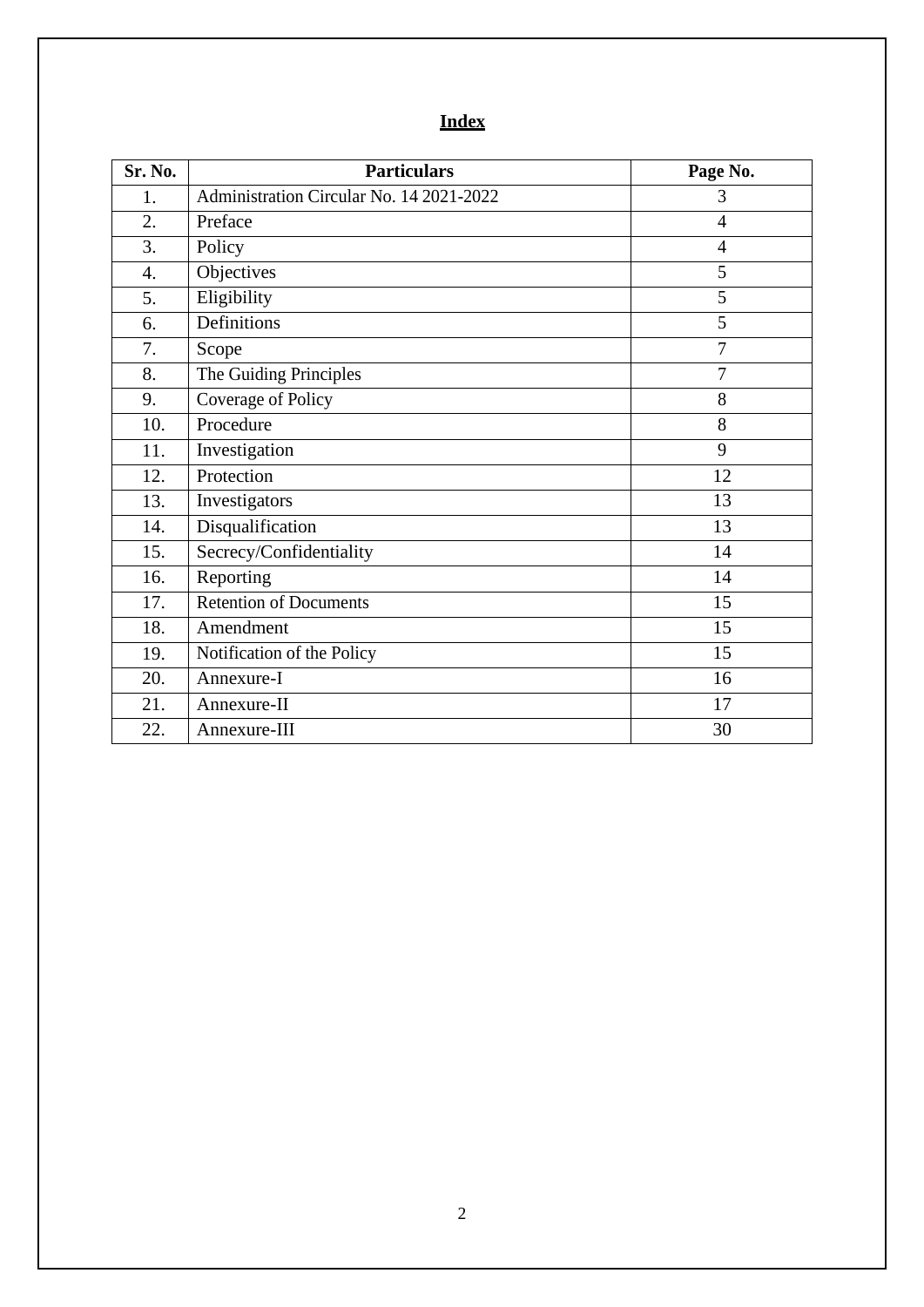## **1. PREFACE**

- **1.1** UTI Asset Management Company Limited (the **"Company")** believes in the conduct of the affairs of its constituents in a fair and transparent manner by adopting highest standards of professionalism, honesty, integrity, ethical behaviour, good corporate governance and practices.
- **1.2** The Company has established its Whistle Blower Policy (the "Policy") to supplement the code of ethics, staff rules, anti-bribery policy and anti-fraud policy of the Company. Through this Policy, the Company intends to encourage its Employees to report matters without the risk of subsequent victimization, discrimination or disadvantage. The Policy applies to stakeholders, including individual employees and their representative bodies working for the Company.
- **1.3** The Company is committed to developing a culture where it is safe for all Employees to raise concerns about any poor or unacceptable practice and any event of misconduct. The Whistle Blowing or reporting mechanism set out in the Policy, invites all employees to act responsibly to uphold the reputation of the Company. The Policy aims to provide a mechanism to ensure that concerns are properly raised, appropriately investigated and addressed. The Company recognizes this mechanism as an important enabling factor in administering good governance practices.
- **1.4** The Policy complies with the requirements of the vigil mechanism as envisaged by Section 177 of the Companies Act, 2013 and Rule 7 of the Companies (Meetings of Board and its Powers), 2014 thereunder (the "Companies Act"). Further, Regulation 22 of the Securities and Exchange Board of India (Listing Obligations and Disclosure Requirements) Regulations, 2015 ("SEBI Listing Regulations") provides for a mandatory requirement for all listed companies to establish a mechanism to report genuine concerns to the corporation.
- **1.5** The purpose of this policy is to provide a framework to promote responsible and secure whistle blowing which shall protect the Whistle Blower.
- **1.6** The Policy neither release Employees from their duty of confidentiality in the course of their work, nor is it a route for taking up a grievance about a personal situation.

## **2. POLICY**

**2.1** The Policy titled as "Whistle Blower Policy for UTI AMC Ltd" ('Policy') and is effective from December 16, 2019.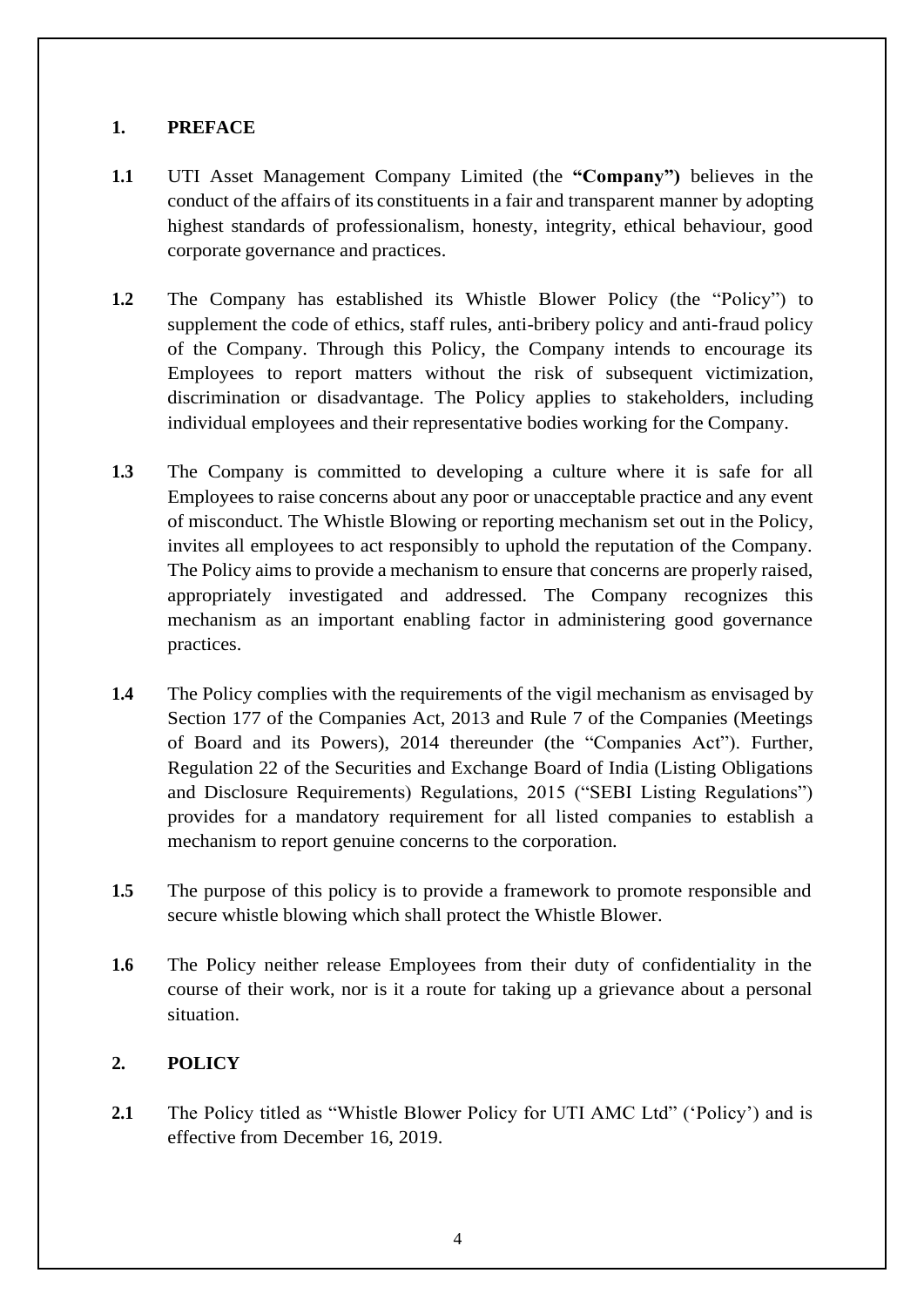The provisions of this Policy shall have effect notwithstanding anything inconsistent therewith contained in any other rule or circular or policy or any corporate document (document) other than in this Policy or in any instrument having effect by virtue of any document other than this Policy.

**2.2** The provisions of this Policy shall be in addition to, and not in derogation of the provisions of any other policy/rule/circular/document for the time being in force.

## **3. OBJECTIVES**

- **3.1** To check malpractices taking place, misuse of Company's properties and mismanagement or wrongful conduct prevailing in the Company;
- **3.2** To build and strengthen a culture of transparency and trust in the organization; and
- **3.3** To enable the Employees to raise their concerns at an early stage and in the right way, without fear of victimization, subsequent discrimination or disadvantage

#### **4. ELIGIBILITY**

- **4.1** This Policy is for the Employees of the Company as defined hereinafter.
- **4.2** The Policy has been drawn up with an objective to provide necessary safeguards so that the employees can be confident about raising any bonafide concerns. The areas of concern covered by this Policy are summarized in Paragraph 8.

#### **5. DEFINITIONS**

Unless otherwise specified in this Policy, the following terms shall bear the meanings respectively assigned to them herein:

- **5.1 "Audit Committee"** shall refer to the Audit Committee constituted by the Board in accordance with the Companies Act and SEBI Listing Regulations.
- **5.2 "Board"** means the Board of directors of the Company.
- **5.3 "Compliance Officer"** shall mean the officer of the Company appointed by the Board in accordance with applicable law.
- **5.4 "Disciplinary Action"** means any action that can be taken on the completion of/ during the investigation proceedings including but not limiting to a warning, imposition of fine, suspension from official duties or any such action as is deemed to be fit considering the gravity of the matter.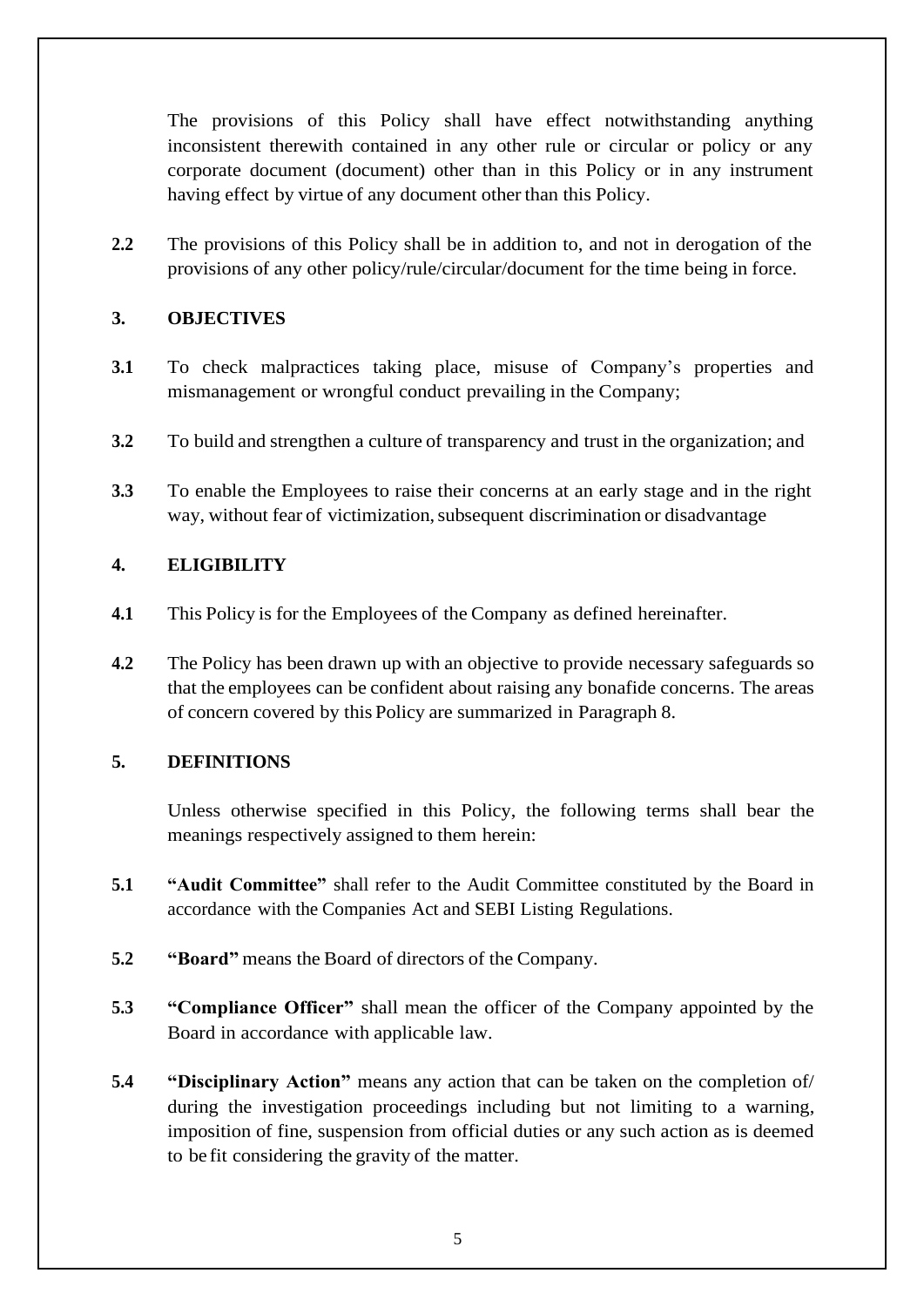- **5.5 "Whistle Blower Committee"** is the vigil mechanism constituted at the management level to review and act on whistle blower disclosures. The Whistle Blower Committee shall consist of the officials of the Company as mentioned in **Annexure-I**. The Committee shall be chaired by the Managing Director/Whole Time Director & ACEO of the Company and the quorum of the committee shall be any two members subject to the condition that the member of the Committee who is part of the quorum, shall not in any manner be interested or related to the matters / complaints / protected disclosures dealt and taken up by the Committee from time to time. The company secretary of the Company shall act as the secretary to the Committee. The Committee shall submit its minutes of meeting(s), investigation report and periodical summary of the work undertaken/dealt by it to the Audit Committee on quarterly basis or as and when thecircumstances warrant.
- **5.6 "Employee"** means every employee of the Company (whether working in India or abroad) including the directors in the whole time employment of the Company.
- **5.7 "Protected Disclosure"** means an issue raised by a written communication made in good faith that discloses or demonstrates information that may evidence unethical or improper activity.
- **5.8 "Retaliation/ Victimization"** refers to any act, direct or indirect, recommended, threatened or taken against a Whistle Blower by any person because the Whistle Blower has made a disclosure pursuant to the Policy.
	- (a) discrimination;
	- (b) reprisal;
	- (c) harassment; and
	- (d) vengeance
- **5.9 "Subject"** means a person against or in relation to whom a Protected Disclosure is made or evidence gathered during the course of an investigation.
- **5.10 "Unpublished price sensitive information"** means any information, relating to a company or its securities, directly or indirectly, that is not generally available which upon becoming generally available, is likely to materially affect the price of the securities and shall, ordinarily including but not restricted to, information relating to the following: –
	- (i) financial results;
	- (ii) dividends;
	- (iii) change in capital structure;
	- (iv) mergers, de-mergers, acquisitions, delisting, disposals and expansion of business and such other transactions;
	- (v) changes in key managerial personnel.
- **5.11 "Whistle Blower"** is some one who makes a Protected Disclosure under this Policy.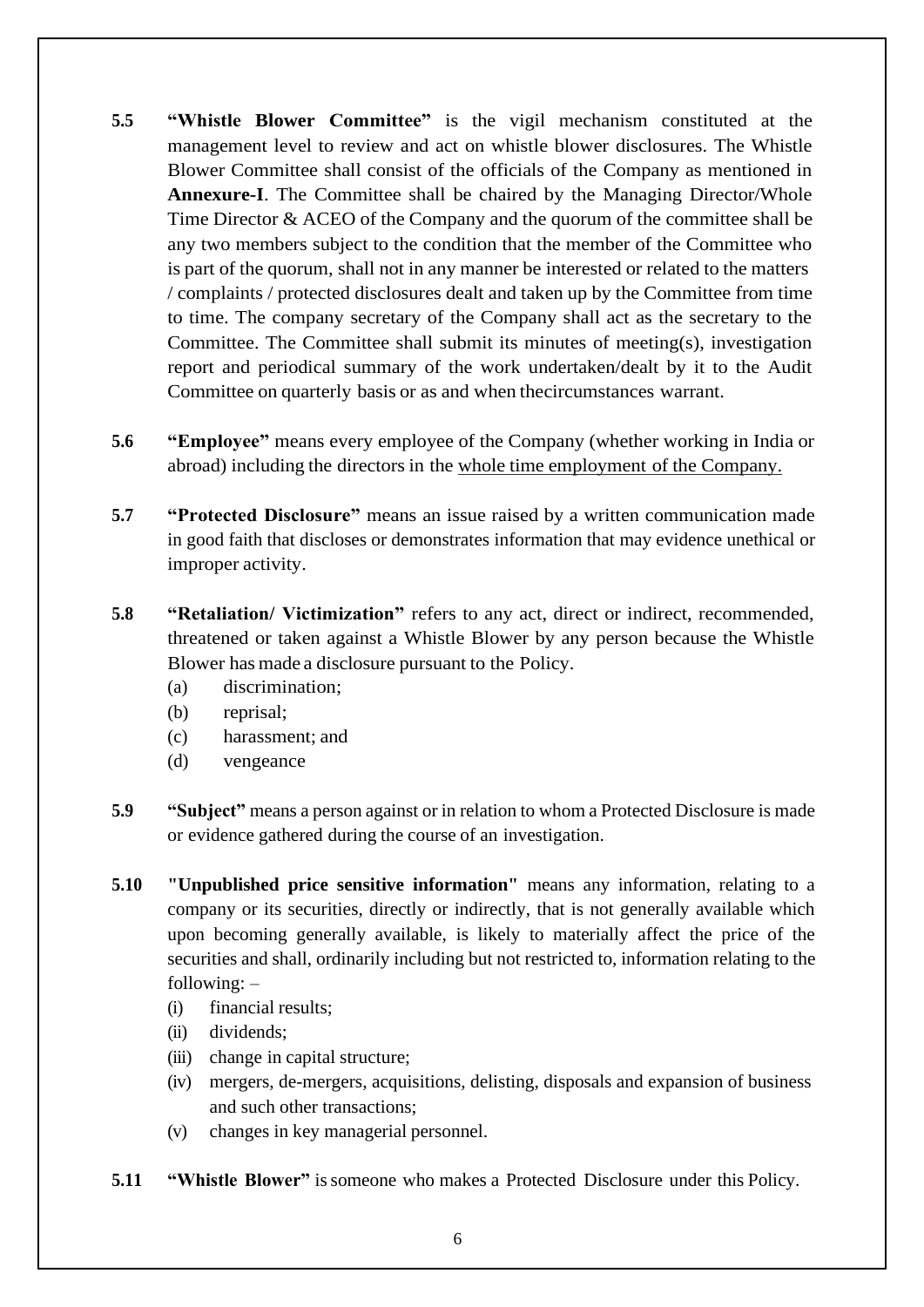The words, terms and expressions referred to in this policy will have the same meaning as defined under the Companies Act, 2013 (the "Act") and the rules made there under and the SEBI Listing Regulations including any statutory modification or re-enactment thereto, as the case may be.

In this Policy, unless the contrary intention appears:

- a) the clause headings are for ease of reference only and shall not be relevant to interpretation;
- b) a reference to a clause number includes a reference to its sub-clauses;
- c) words in singular number include the plural and vice versa.

## **6. SCOPE**

- **6.1** This policy is an extension of the Code of Ethics of the Company. The Whistle Blower's role is that of a reporting party with reliable and verifiable information. They are not required or expected to act as investigators or finders of facts, nor would they determine the appropriate corrective or remedial action that may be warranted in a given case.
- **6.2** Whistle Blower shall not act on their own in conducting any investigative activities, nor do they have a right to pa1ticipate in any investigative activities other than as required by the Whistle Blower Committee.
- **6.3** Protected Disclosure shall be appropriately dealt with by the Whistle Blower Committee.
- **6.4** The individual grievances on personal issues are not covered under the Policy and the same are to be referred to the appropriate authorities.

## **7. THE GUIDING PRINCIPLES**

- **7.1** In order to ensure that this Policy is adhered to, and to assure that the issues shall be acted upon swiftly and adequately, the Company shall:
- **7.1.1** In order to ensure that the Whistle Blower and/or the person processing the Protected Disclosure is not victimized in any manner for doing so;
- **7.1.2** treat victimization as a serious matter including initiating disciplinary action against such person/s;
- **7.1.3** ensure complete confidentiality;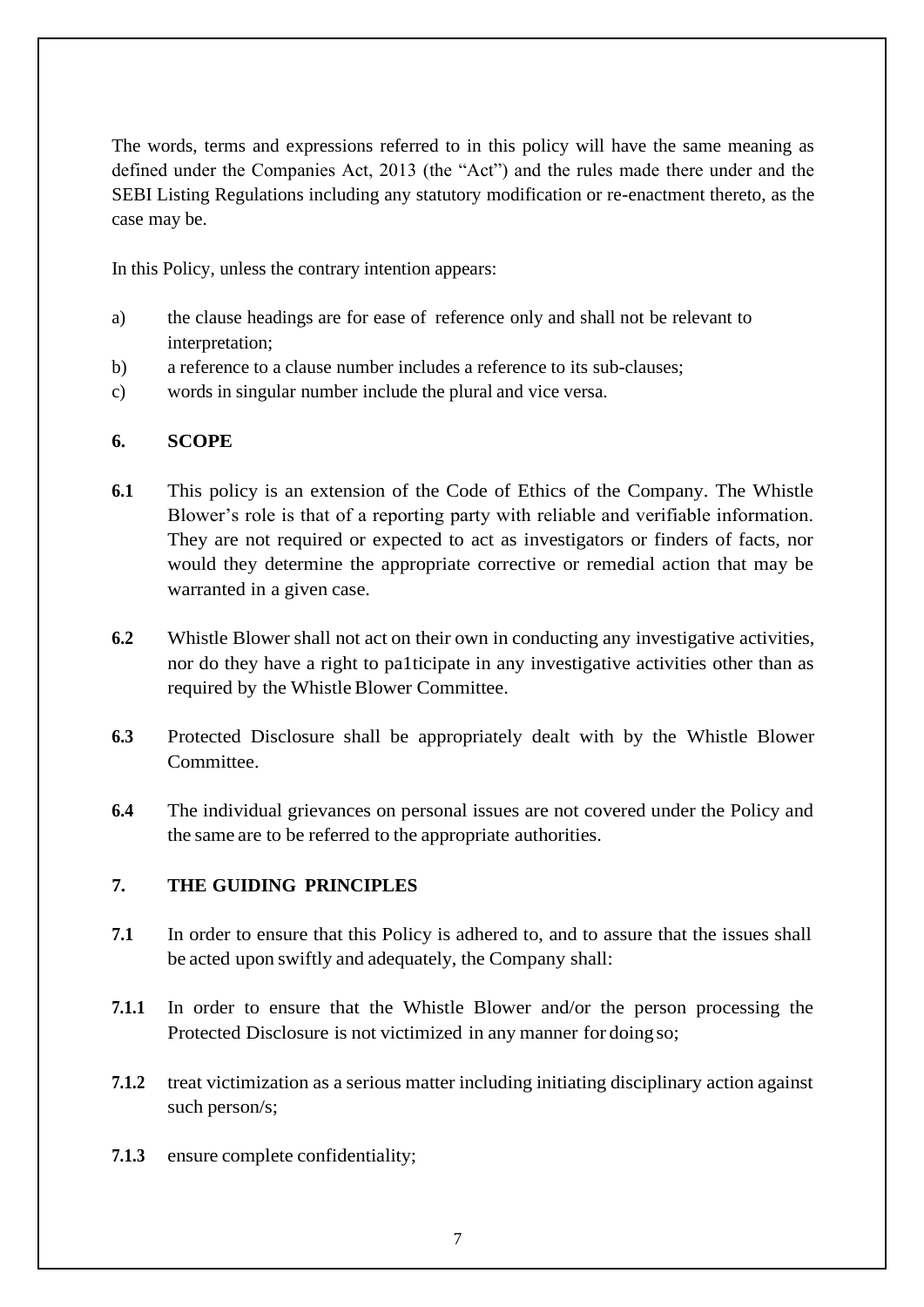- **7.1.4** not attempt to conceal evidence of the Protected Disclosure;
- **7.1.5** take disciplinary action if any one destroys or conceals evidence of the Protected Disclosure made/to be made; and
- **7.1.6** provide an opportunity of being heard to the persons involved especially to the Subject.

## **8. COVERAGE OF POLICY**

- **8.1** The Policy covers malpractices and events which have taken place/ suspected to take place involving:
- 1. Abuse of authority
- 2. Breach of contract
- 3. Negligence causing material loss/damage to the company's finance/reputation
- 4. Manipulation of Company data/records
- 5. Financial irregularities, including fraud, or suspected fraud
- 6. Criminal offence
- 7. Pilferation of confidential/proprietary information
- 8. Deliberate violation of Laws/regulations or oversight thereof
- 9. Misappropriation /misuse of company funds/assets
- 10. Breach of employee code of ethics or staff Rules resulting in substantial loss/damage to the company's assets or reputation
- 11. Any other unethical, biased, favoured or imprudent event
- 12. Violation of any law or regulations, including but not limited to corruption, bribery, theft, fraud, coercion and willful omission
- 13. Stealing cash & Company assets,
- 14. Any substantial and specific danger to the employee's health and safety
- 15. An act of discrimination and sexual harassment.

The above list is only illustrative and should not be considered as exhaustive

**8.2** The Policy shall not be used in place of the Company grievance procedures or become a route for raising malicious or unfounded allegations against subordinates, colleagues or superiors.

#### **9. PROCEDURE**

**9.1** Employees shall make Protected Disclosures to the Whistle Blower Committee as soon as possible, after becoming aware of an issue. The operating guidelines for thepurposes ofthe Policy are provided at Annexure II.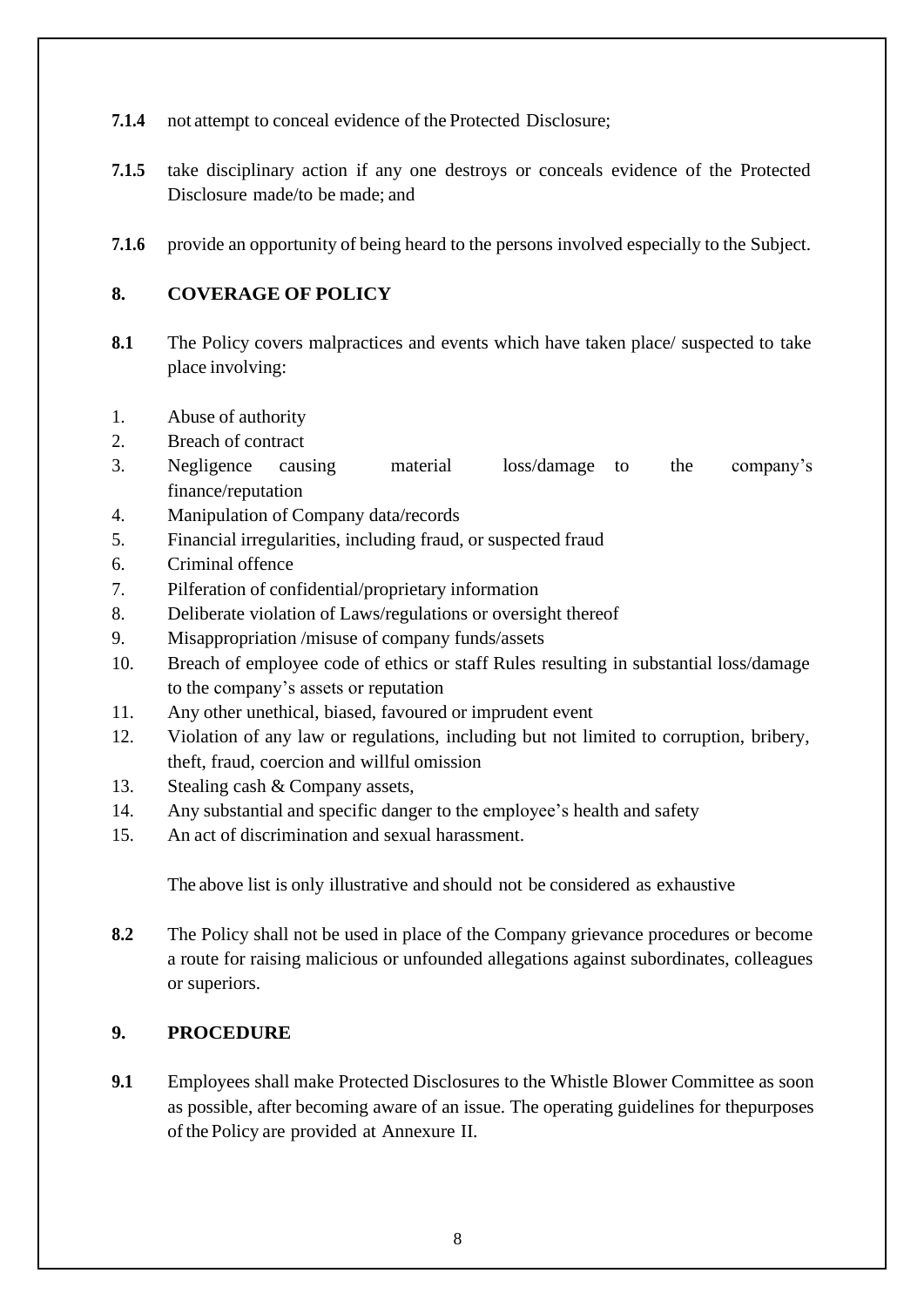- **9.2** Protected Disclosures shall be reported in writing so as to ensure a clear understanding of the issues raised and shall either be typed or written in a legible handwriting in English, Hindi, or in the regional language of the place of employment of the Whistle Blower.
- **9.3** The Protected Disclosures shall be forwarded along with a covering letter which shall bear the identity of the Whistle Blower. The Whistle Blower Committee shall detach the covering letter before initiating action on the issue/s raised in thedisclosure.
- **9.4** Protected Disclosure shall be factual and not speculative or in the nature of a conclusion, and shall contain as much details as possible to allow for proper assessment of the nature and extent of the issue and the urgency of a preliminary investigative procedure.
- **9.5** The Whistle Blower must disclose his/her identity in the covering letter forwarding such Protected Disclosure. Anonymous disclosures will not be entertained by the Whistle Blower Committee as that would make it impossible to interview the Whistle Blowers.
- **9.6** Issues expressed anonymously SHALL NOT BE usually investigated except where the Whistle Blower Committee opines that:
	- $\triangleright$  The subject matter is serious enough to justify investigation
	- ➢ Anonymity does not harm the credibility of the disclosure.
	- $\triangleright$  Anonymity does not prevent the confirmation of details with other source.

## **10. INVESTIGATION**

- **10.1** The Protected Disclosure shall be examined by the Whistle Blower Committee to decide on the fitness of the issue to be admitted as a suitable case for initial enquiry. If the issue has no basis, or it is not a matter to be investigated or pursued under this Policy, it may be rejected at this stage and this decision shall be communicated to the Whistle Blower.
- **10.2** If the initial enquiry by the Whistle Blower Committee indicates that there is no prima facie evidence to substantiate the issue the same may be dismissed and the decision shall be documented. The decision of the Whistle Blower Committee in this regard shall be final.
- **10.3** Where the initial enquiries indicate that further investigation is necessary, the same shall be carried through either by the Whistle Blower Committee alone, or by a Whistle Officer/Committee nominated by the Whistle Blower Committee for the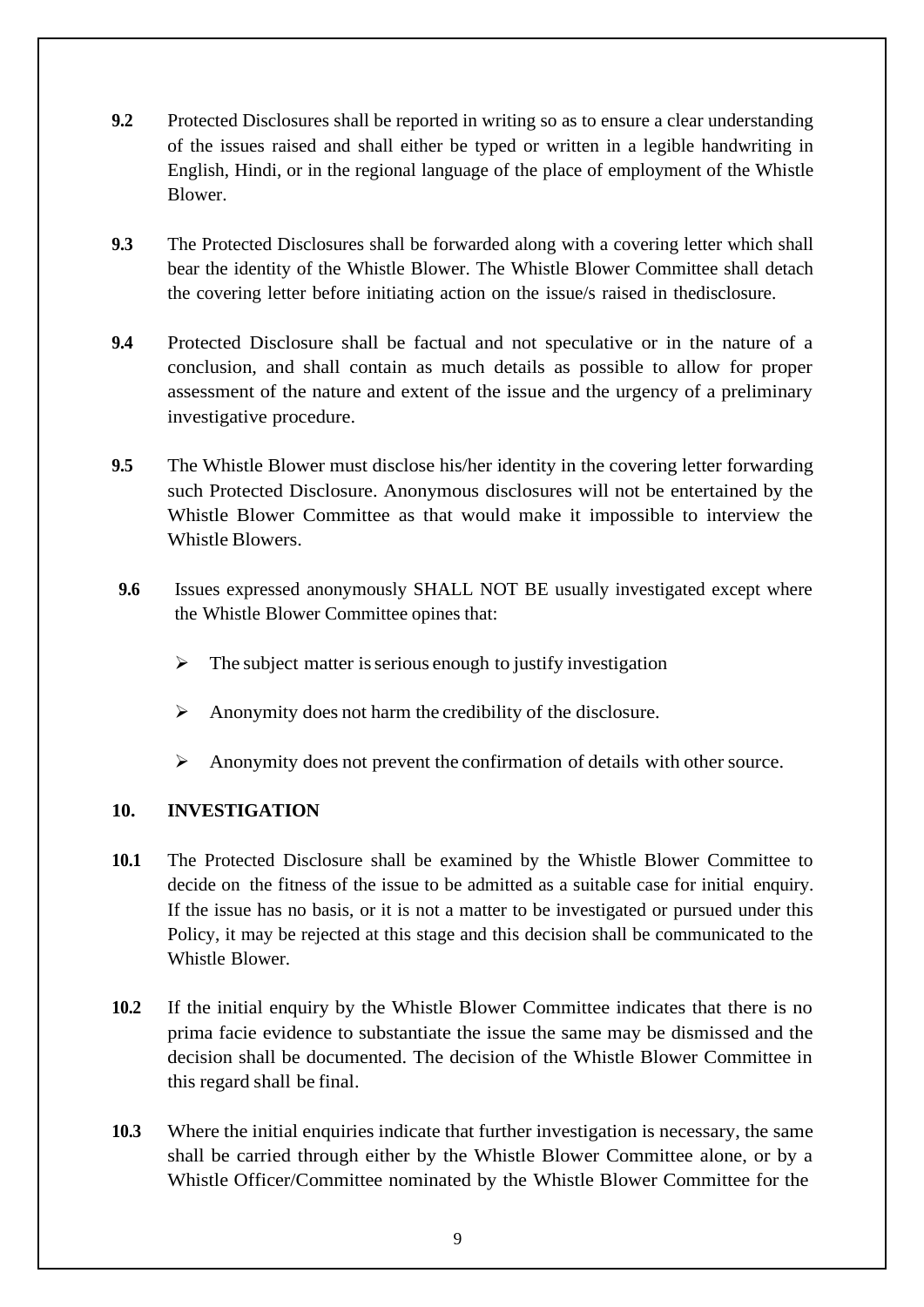purpose. The investigation would be conducted in a fair manner as a neutral fact finding process and without presumption of guilt. A written report of the findings would bemade.

- **10.4** Protected Disclosures involving or relating to the Whistle Blower Committee which in the opinion of the Audit Committee may hamper the independence of the Whistle Blower Committee in conducting the investigation, will be investigated by the Audit Committee itself.
- **10.5** The Whistle Blower Committee shall seek guidance from the Chairman of the Audit Committee on any Protected Disclosure involving senior management officials or the directors.
- **10.6** The identity of the Subject shall be kept confidential to the extent possible given the legitimate needs of the law and the investigation.
- **10.7** Subjects will normally be informed of the allegations at the outset of a formal investigation and have opportunities for providing their inputs during the investigation
- **10.8** Subjects shall have a duty to co-operate with the Whistle Blower Committee/ Audit Committee or any of the investigator/s during the investigation to the extent that such co-operation sought does not merely require them to admit the guilt.
- **10.9** Subjects have a right to consult with a person or persons of their choice, other than the Whistle Blower Committee/ investigators and/ or members of the Audit committee and/ or the Whistle Blower. Subjects shall be free at any time to engage counsel at their own cost to represent them in the investigation proceedings.
- **10.10** Subjects shall have a responsibility not to interfere with the investigation. Evidence shall not be withheld, destroyed or tampered with, and witnesses shall not be influenced, coached, threatened or intimidated by the Subjects.
- **10.11** Unless there are compelling reasons not to do so, Subjects will be given the opportunity to respond to material findings contained in an investigation report. No allegation of wrongdoing against a Subject shall be considered as maintainable unless there is good evidence in support of the allegation.
- **10.12** Subjects have a right to be informed of the outcome of the investigation. If allegations are not sustained, the Subject should be consulted as to whether public disclosure of the investigation results would be in the best interest of the Subject and the company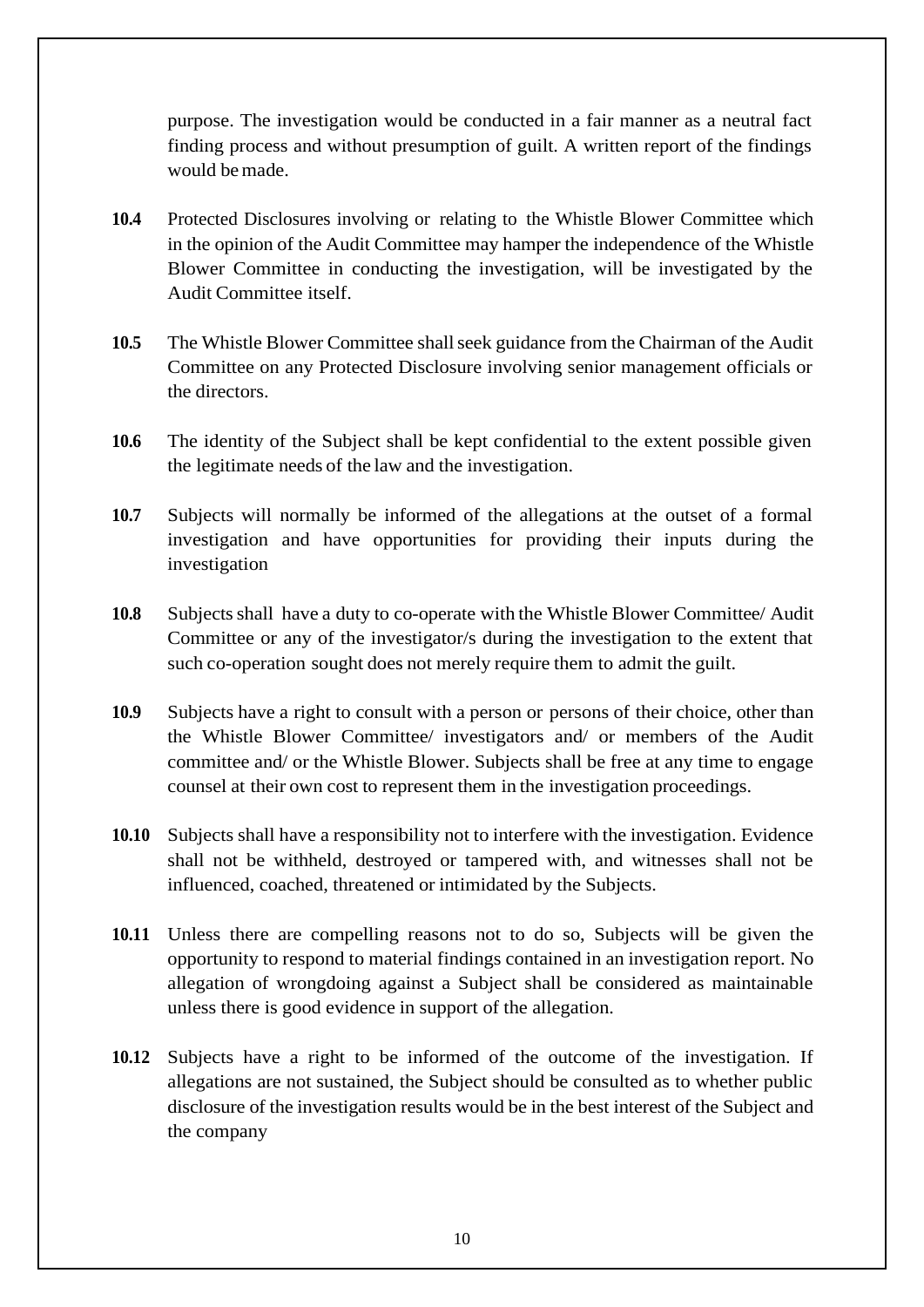- **10.13** The Whistle Blower shall be informed of the decisions taken by the Whistle Blower Committee.
- **10.14** The Whistle Blower Committee shall make a detailed written record of the Protected Disclosure. The record shall include:
	- (a) Facts of the issue
	- (b) Whether the same Protected Disclosure was raised previously by anyone,and if so, the outcome thereof;
	- (c) Whether any Protected Disclosure was raised previously against the same Subject;
	- (d) Financial / otherwise loss which has been incurred / would have been incurred by the Company
	- (e) Findings of Whistle Officer/Committee
	- (f) Recommendations of the Whistle Officer/Committee for the disciplinary/other action(s).
- **10.15** Based on the findings documented in the report of Whistle Blower Committee, as the case may be, the Whistle Blower Committee shall either:
	- (i) In case the Protected Disclosure is proved, take such disciplinary action as they may think fit and also recommend preventive measures to avoid reoccurrence of the issue;
	- **(ii)** In case the Protected Disclosure is not proved, extinguish the issue;
	- Or**,**
	- (ii) Depending upon the seriousness of the issue the Whistle Blower Committee may refer the matter to the Audit Committee of the Board, with proposed disciplinary action/counter measures. The Audit Committee, if it thinks fit,may further refer the matter, with its recommendations to the Board for necessary action. The Board shall then take a final decision in the matter.
	- (iii) The Audit Committee of the Board/ Board shall direct the management of the Company to take such disciplinary or corrective action as decided by theAudit Committee or the Board, asthe casemay be.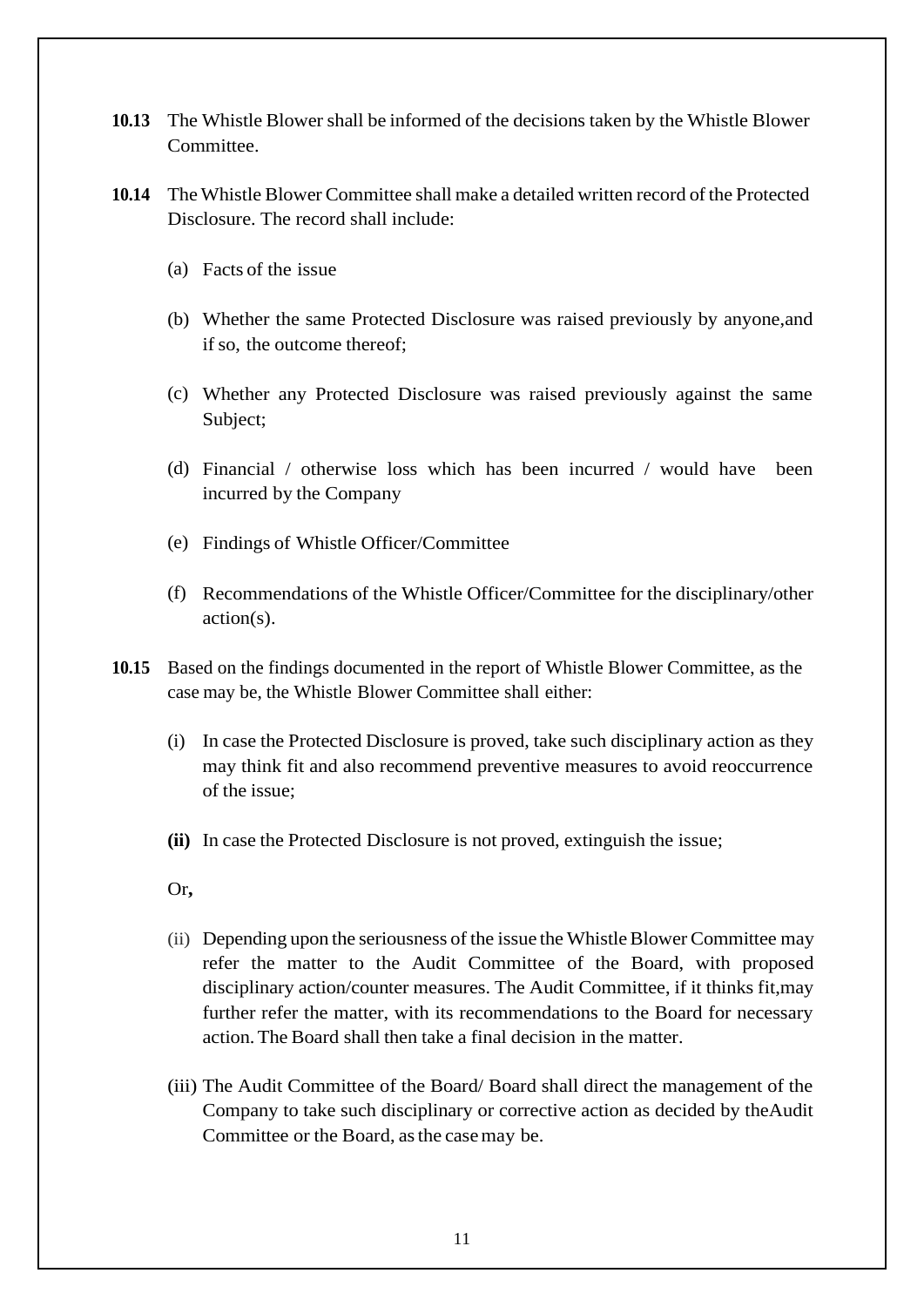- **10.16** Any cost incurred for the purpose of conducting investigation and permission to travel, etc. may be approved by the Whistle Blower Committee and reported to the Audit Committee on quarterly basis.
- **10.17** If the Whistle Blower is not satisfied with the outcome of the investigation and the decision, he/she can make a direct appeal to the Chairperson of the Audit Committee. The Chairperson of the Audit Committee shall decide the admissibility of the appeal as an exceptional case' and his /her decision in this regard shall be final.

#### **11. PROTECTION**

- **11.1** No unfair treatment shall be meted out to a Whistle Blower by virtue of his/her having reported a Protected Disclosure under this Policy. The Company, as a policy, condemns any kind of discrimination, harassment, victimization or any unfair practice like retaliation, threat or intimidation of termination/suspension of service, disciplinary action, transfer, demotion, refusal of promotion, discrimination, any type of harassment, biased behaviour or the like including any direct or indirect use of authority to obstruct the Whistle Blower's right to continue to perform his/her duties/functions including making further Protected Disclosure. The Company shall take steps to minimize difficulties, which the Whistle Blower may experience as a result of making the Protected Disclosure. Thus, if the Whistle Blower is required to give evidence in criminal or disciplinary proceedings, the Company shall arrange for the Whistle Blower to receive advice about the procedure, etc.
- **11.2** The identity of the Whistle Blower shall be kept confidential to the extent possible under the law.
- **11.3** Protection to Whistle Blower under this Policy shall be available provided that Protected Disclosure is:
	- (a) made in good faith;
	- (b) the Whistle Blower has reasonable information or documents in support thereof; and
	- (c) not for personal gain or animosity against the Subject.
- **11.4** Any other employee of the company assisting in the said investigation or furnishing evidence shall also be protected to the same extent as the Whistle Blower.
- **11.5** If the Employee believes that he or she has been retaliated against in the form of an adverse personnel action for disclosing an issue under the Policy, he/she may filea written complaint to the Audit Committee requesting for an appropriate remedy.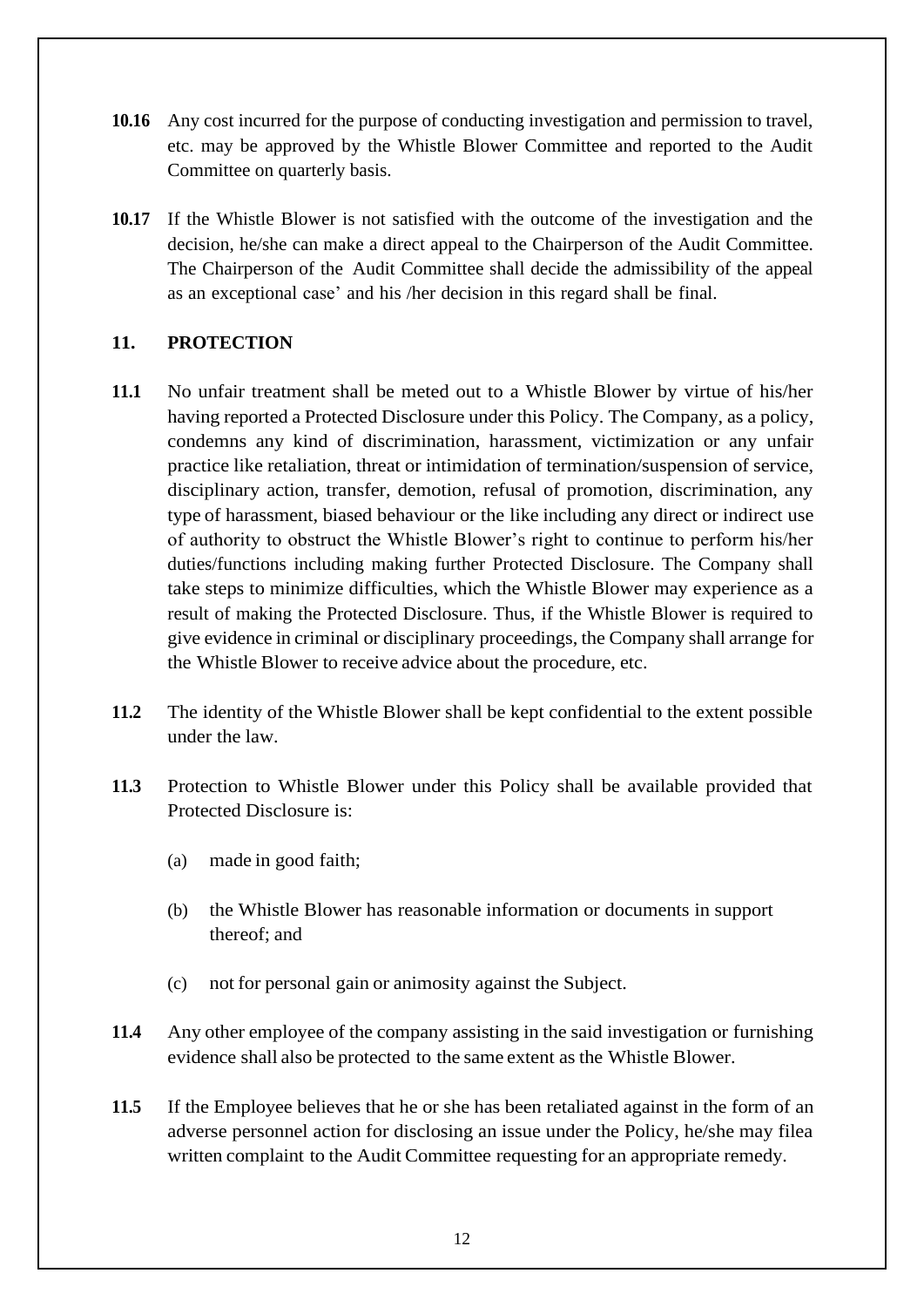#### **12. INVESTIGATORS**

- **12.1** Investigators are required to conduct the proceedings towards fact-finding and analysis.
- **12.2** Investigators shall derive their authority and access rights from the Audit Committee when acting within the course and scope of their investigation.
- **12.3** Technical and other resources may be drawn upon as necessary to augment the investigation.
- **12.4** All investigators shall be, and perceived to be, independent and unbiased
- **12.5** Investigators have a duty of fairness, objectivity, thoroughness, ethical behaviour and observance of legal and professional standards;
- **12.6** Investigations shall be launched only after a preliminary review by the Whistle Blower Committee, which establishes that;
	- ➢ The alleged act constitutes an improper or unethical activity or conduct, and
	- ➢ Either the allegation is supported by information detailed enough to be investigated or if these do not meet this standard but worthy of management review, but investigation itself should not be undertaken as an investigation of an improper or unethical activity.

## **13. DISQUALIFICATION**

- **13.1** While it shall be ensured that genuine Whistle Blowers are accorded complete protection from any kind of unfair treatment as herein set out, any abuse of this protection shall warrant disciplinary action.
- **13.2** Protection under this Policy would not mean protection from disciplinary action arising out of false or bogus allegations made by a Whistle Blower knowing it to be false or bogus or with a mala fide intention.
- **13.3** Blowers, who make any Protected Disclosures, which have been subsequently found to be false, mala fide, frivolous or malicious, shall be liable tobe dealt with under the Company's Code of Ethics or Staff Rules.
- **13.4** Whistle Blowers who make one or more Protected Disclosures which have been subsequently found to be mala fide, frivolous; baseless, malicious, or reported otherwise than in good faith, shall be disqualified from reporting further Protected Disclosures under this Policy. In respect of such Whistle Blowers the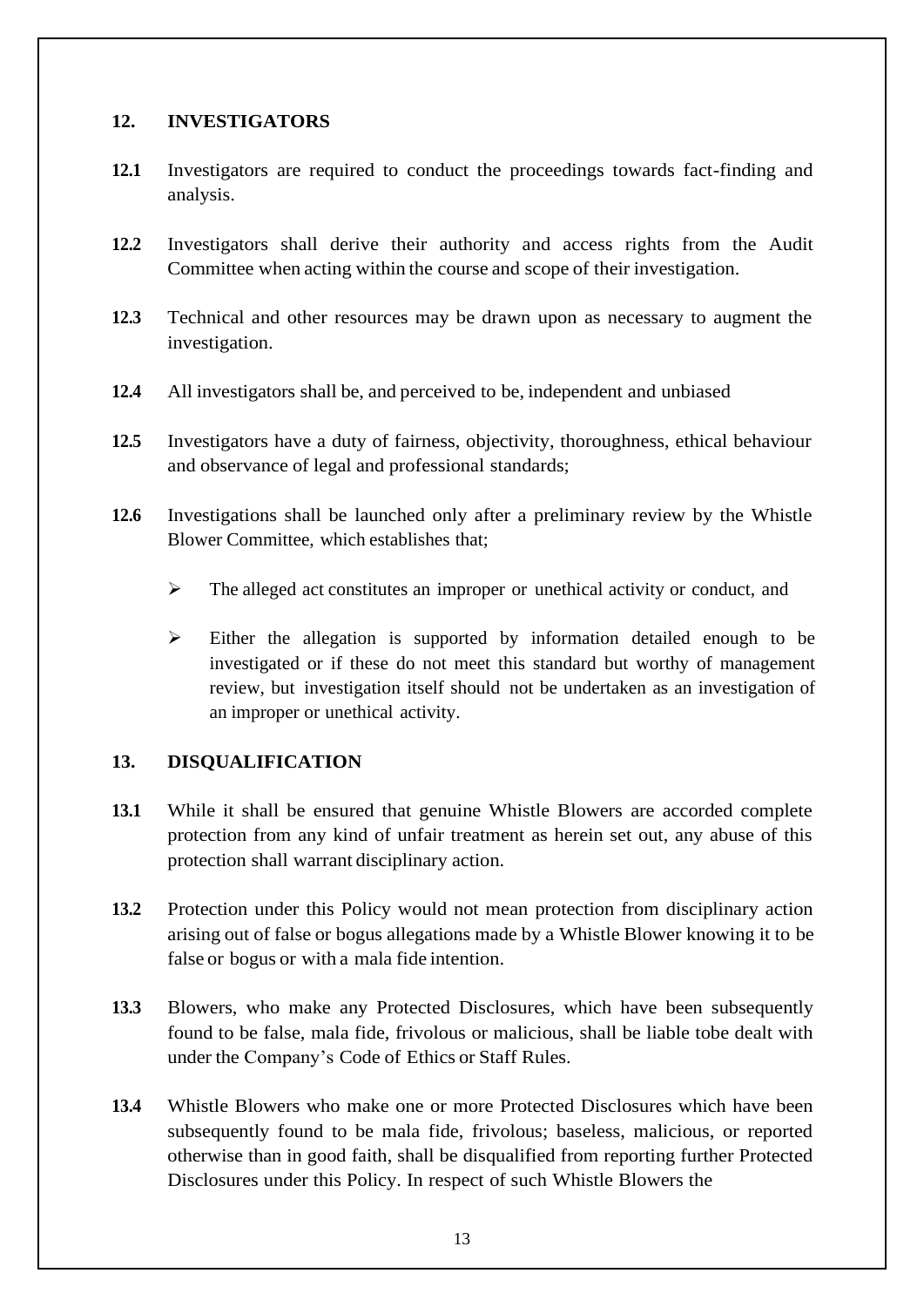Company/Audit Committee would reserve its right to take/recommend appropriate disciplinary action.

**13.5** Protection under this Policy may not be used as a defense by an employee against whom an adverse personnel action has been taken independent of any disclosure of information by him and for legitimate reasons or cause under the Company's Code of Ethics or Staff Rules.

## **14. SECRECY/CONFIDENTIALITY**

- **14.1** The Whistle Blower, the Subjects, the Whistle Officer and everyone involved in the process shall:
	- ➢ Maintain complete confidentiality/secrecy of the matter under this policy
	- ➢ Not discuss the matter under this policy in any informal/social gatherings/meetings.
	- ➢ Discuss only to the extent or with the persons required for the purpose of completing the process and investigations as directed by Whistle Blower Committee
	- ➢ Not to keep the related papers unattended anywhere at any time.
	- $\triangleright$  Keep the electronic mails/files under password
- **14.2** If anyone is found not complying with the above, he/she shall be liable for such disciplinary action as is considered fit by the Whistle Blower Committee and/or Audit Committee.

#### **15. REPORTING**

- **15.1** A quarterly report with number of complaints received under this Policy and their outcome shall be placed before the Audit committee and the Board by the Whistle Blower Committee.
- **15.2** An annual report will be submitted by the UTI AMC Board before the Board of UTI Trustee Company with information on the cases received and investigated under the Policy.
- **15.3** An annual affirmation stating that the company has not denied any person the access to the audit committee and that it has provided protection to the Whistle Blower from adverse personnel action will be included as a corporate governance disclosure.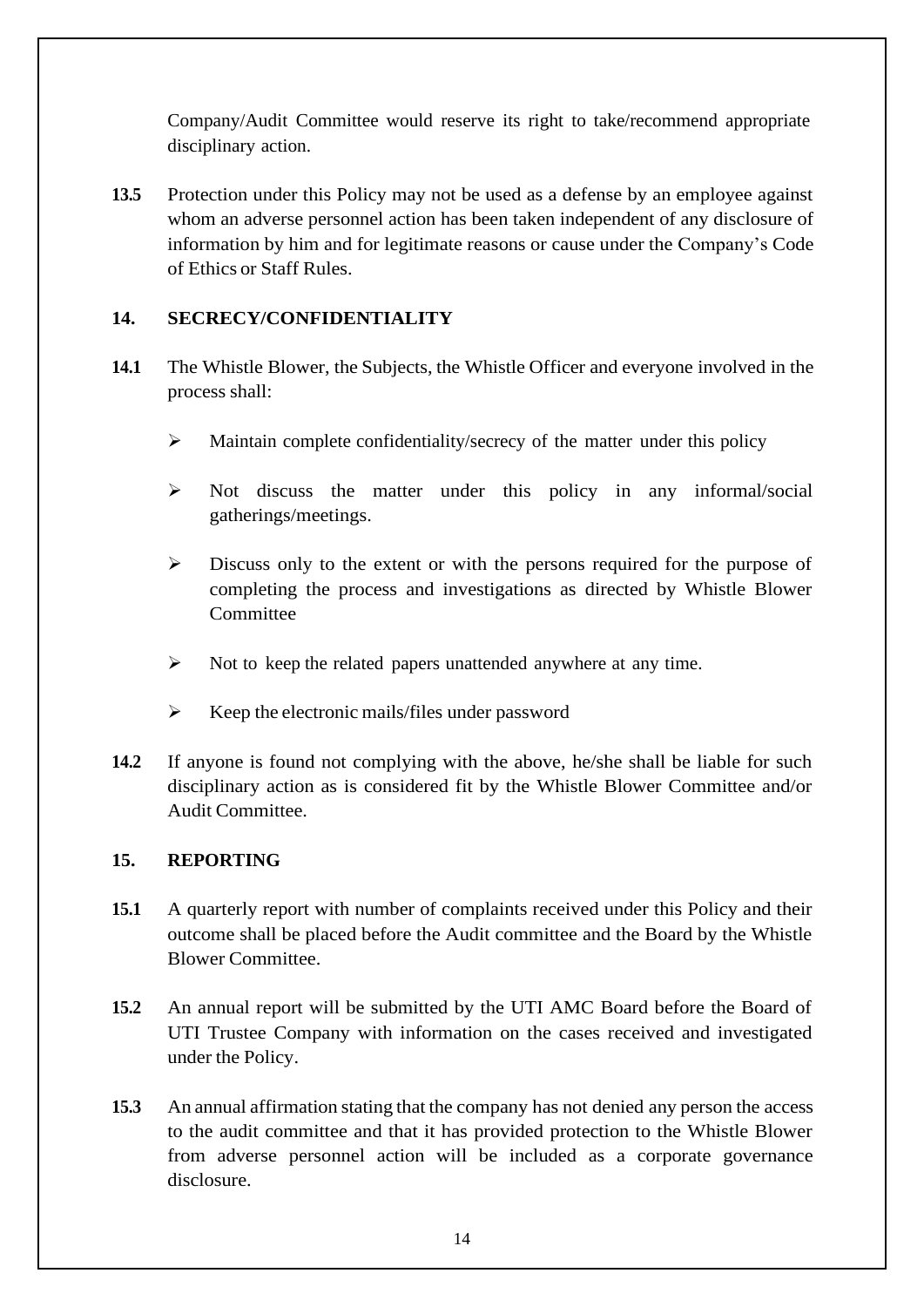**15.4** An annual statistical report on the number of cases received and investigated action taken etc. will be published in the intranet site.

## **16. RETENTION OF DOCUMENTS**

**16.1** The Company shall retain all Protected Disclosures in writing or documented along with the results of the investigation relating thereto for a minimum period of eight years or such period as perthe applicable rules.

## **17. AMENDMENT**

- **17.1** If any difficulty arises in giving effect to the provisions of this Policy, the Board of the Company and the UTI Trustee Company may, by resolution, make such provisions, as appear to it to be necessary or expedient for removing the difficulty or for smooth implementation of the provisions of this Policy.
- **17.2** The Company reserves the right to amend or modify this Policy in whole or in part, at any time without assigning any reason whatsoever.

## **18. NOTIFICATION OFTHE POLICY**

- **18.1** This Policy as amended from time to time shall be made available on the website of the Company
- **18.2** All department heads are required to notify and communicate the existence andcontents of this policy to the employees of their department. Every departmental head shall certify to the Whistle Blower Committee that each employee in his/ her department was notified of the policy. New employees will be notified of this policyby the HR department and statement in this regard should be submitted to the Whistle Blower Committee

#### **List of Annexures**

Annexure-I **–** Details of Whistle Blower Committee Annexure-II – Operating Guidelines Annexure-III – Details of Ombudsperson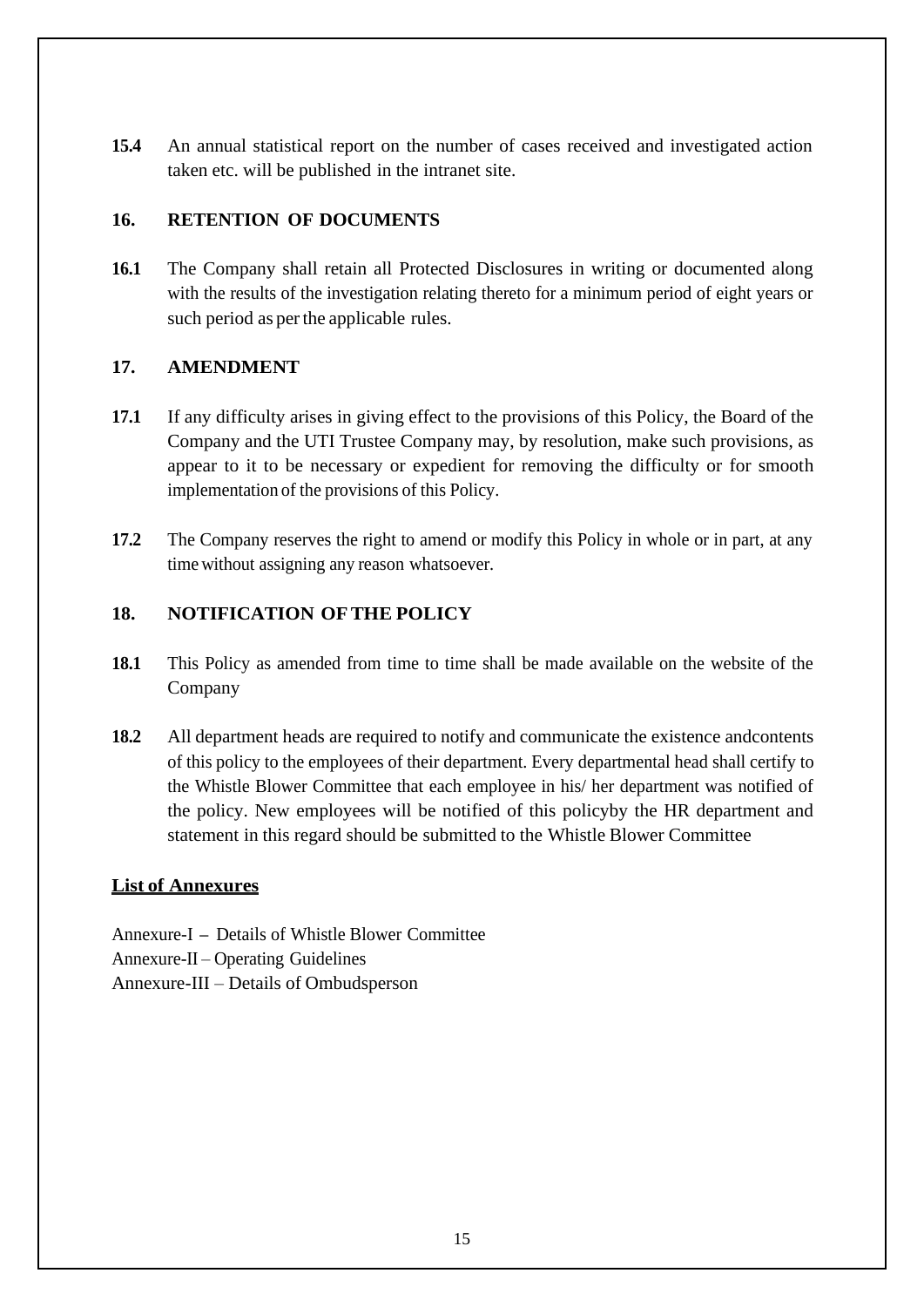## **DETAILS OF WHISTLE BLOWER COMMITTEE**

| Sr. | <b>Name</b>            | <b>Position</b>                | <b>Designation</b> |
|-----|------------------------|--------------------------------|--------------------|
| No. |                        |                                |                    |
|     | Mr. Surojit Saha       | <b>Chief Financial Officer</b> | Member             |
| 2.  | Mr. Indranil Choudhury | Head – Human Resource          | Member             |
| 3.  | Mr. Vivek Maheshwari   | Compliance Officer and Head –  | Member             |
|     |                        | <b>Risk Management</b>         |                    |
| 4.  | Ms. Vasantha Govindan  | CEO - SU-UTI                   | Member             |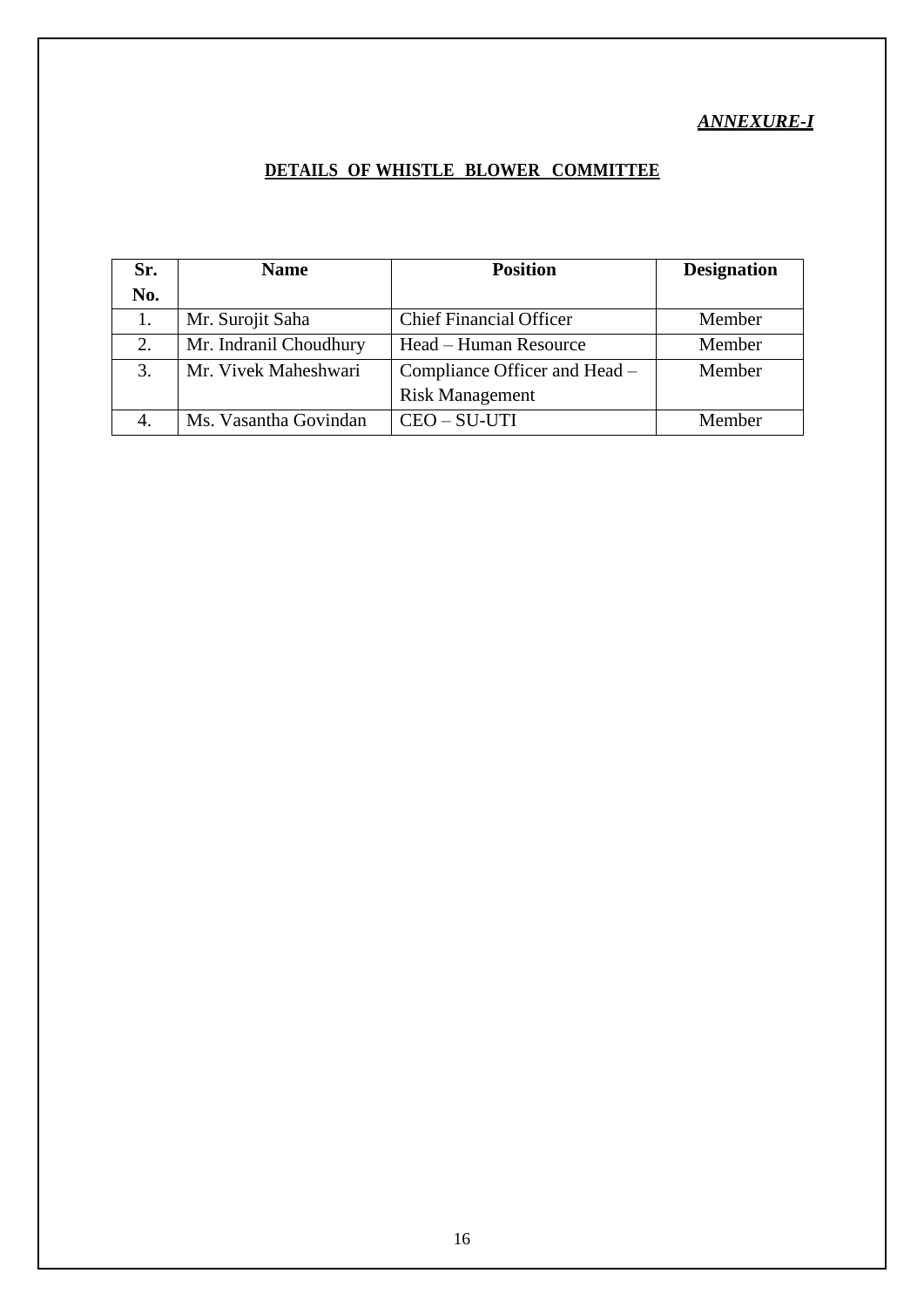#### *ANNEXURE***-***II*

#### **WHISTLE BLOWER POLICY OPERATING GUIDELINES**

#### **PREAMBLE**

UTI Asset Management Company Limited (the **"Company")** adopted a Whistle Blower Policy (the **"Policy").** The Policy has been reviewed from time to time. The Policy was formulated to provide an opportunity to employees to voice concerns related to unethical or improper practices they may have observed in the Company and to provide appropriate protection to such employees. Based on the requirement under the Policy, operating guidelines were sought to be formulated to operational is complaint handling, disposal andreporting process. Accordingly, this document lays down the Operating Guidelines (the **"Guidelines")** in respect of concerns raised under the Policy. The Guidelines would also be suitably applicable to complaints received by senior management (referred to as senior management escalation cases) as detailed herein.

#### **1. DEFINITIONS**

#### **1.1 Audit Committee**

Audit Committee as constituted by the Board of Directors of the Company under the Companies Act, 2013 and SEBI (Listing Obligations and Disclosure Requirements) Regulations 2015.

#### **1.2 Disciplinary Committee**

Unless otherwise constituted by the Board of Directors of the Company in relation to any particular case, a permanent Committee constituted of Chief Risk Officer, the Head of Human Resources, the Head of Legal, Chief Compliance Officer and the Head of Investigation of the Company in whatsoever name and designation they hold or be called, shall form and act as the Disciplinary Committee of the Company. The Whole Time Director of the Company may at his discretion reconstitute the permanent Committee at any point of time with any Officer(s) of the Company as deemed appropriate.

#### **1.3 Employee**

The term employee would mean and include every bona-fide employee in the employment of the Company. *For the purpose of this Policy employee includes directors of the Company.*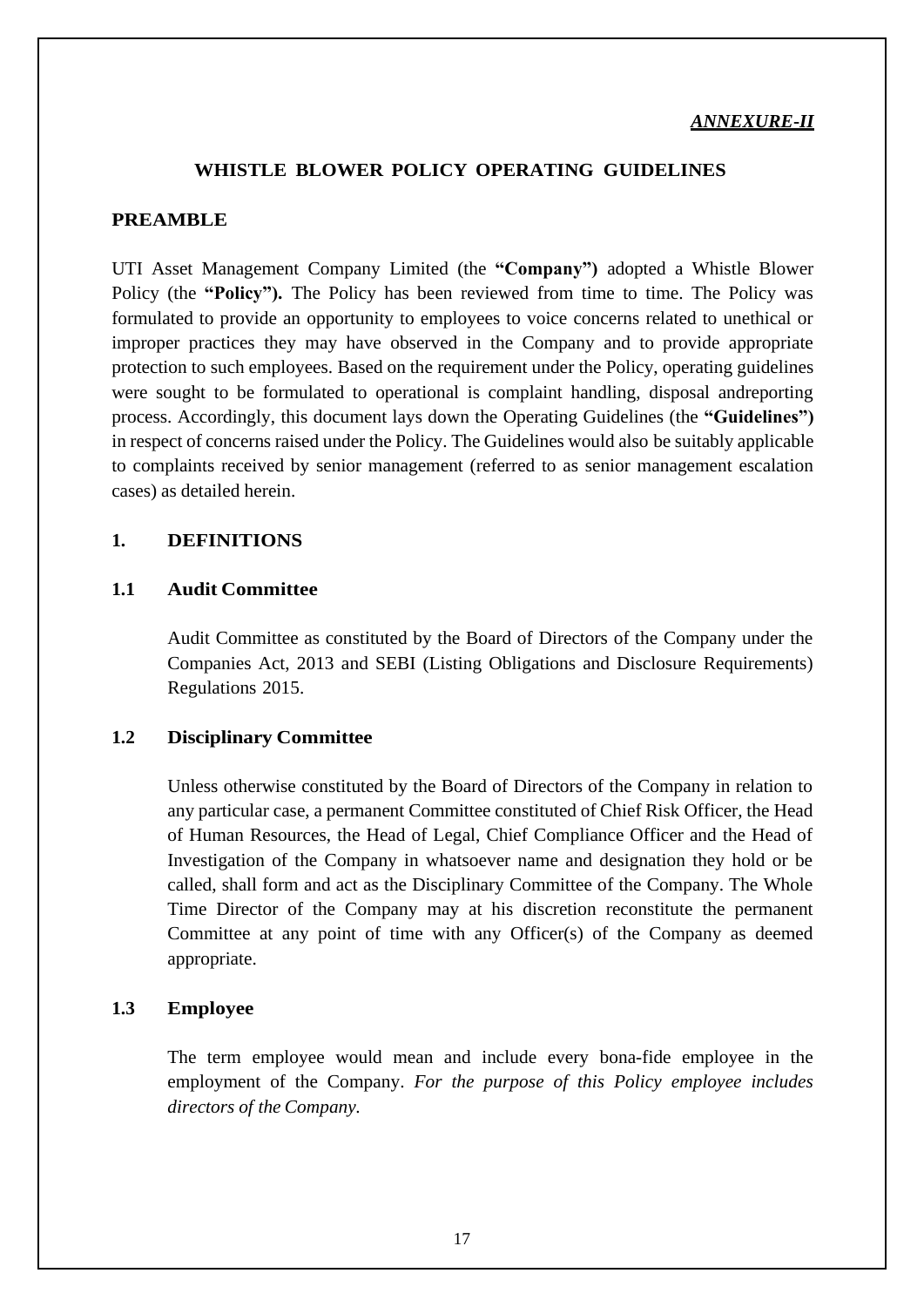#### **1.4 Compliance Officer (CO)**

The term Compliance Officer shall mean the officer of the Company appointed by Board of Directors in accordance with applicable law.

#### **1.5 Investigators**

Those persons/entities authorized, appointed, consulted or approached by the Whistle Blower Committee of the Company, for carrying out the due diligence on the Whistle Blower complaint / concern and/or to carry out investigation of the Complaint and/or any part/constituent of the same.

#### **1.6 Policy**

The extant Vigil Mechanism and Whistle Blower Policy of the Company as approved by the Board of Directors of UTI AMC in its meeting held on 27.04.2009 and by the Board of Directors of UTI Trustee Company Pvt Ltd in its meeting held on 28.04.2009 and modified from time to time. The amendments to the Whistle Blower Policy have been approved by the Board of Directors of UTI AMC in the meeting held on December 16, 2019.

#### **1.7 Retaliation**

Retaliation is any act, direct or indirect, recommended, threatened or taken against a Whistle-Blower by any person because the Whistle-Blower has made a disclosure pursuant to the Policy. Retaliation includes overt/ covert acts of:

- (a) discrimination
- (b) reprisal
- (c) harassment
- (d) vengeance

#### **1.8 Subject**

"Subject" means a person against or in relation to whom a Whistle Blower complaint is madeor evidence gathered during investigation.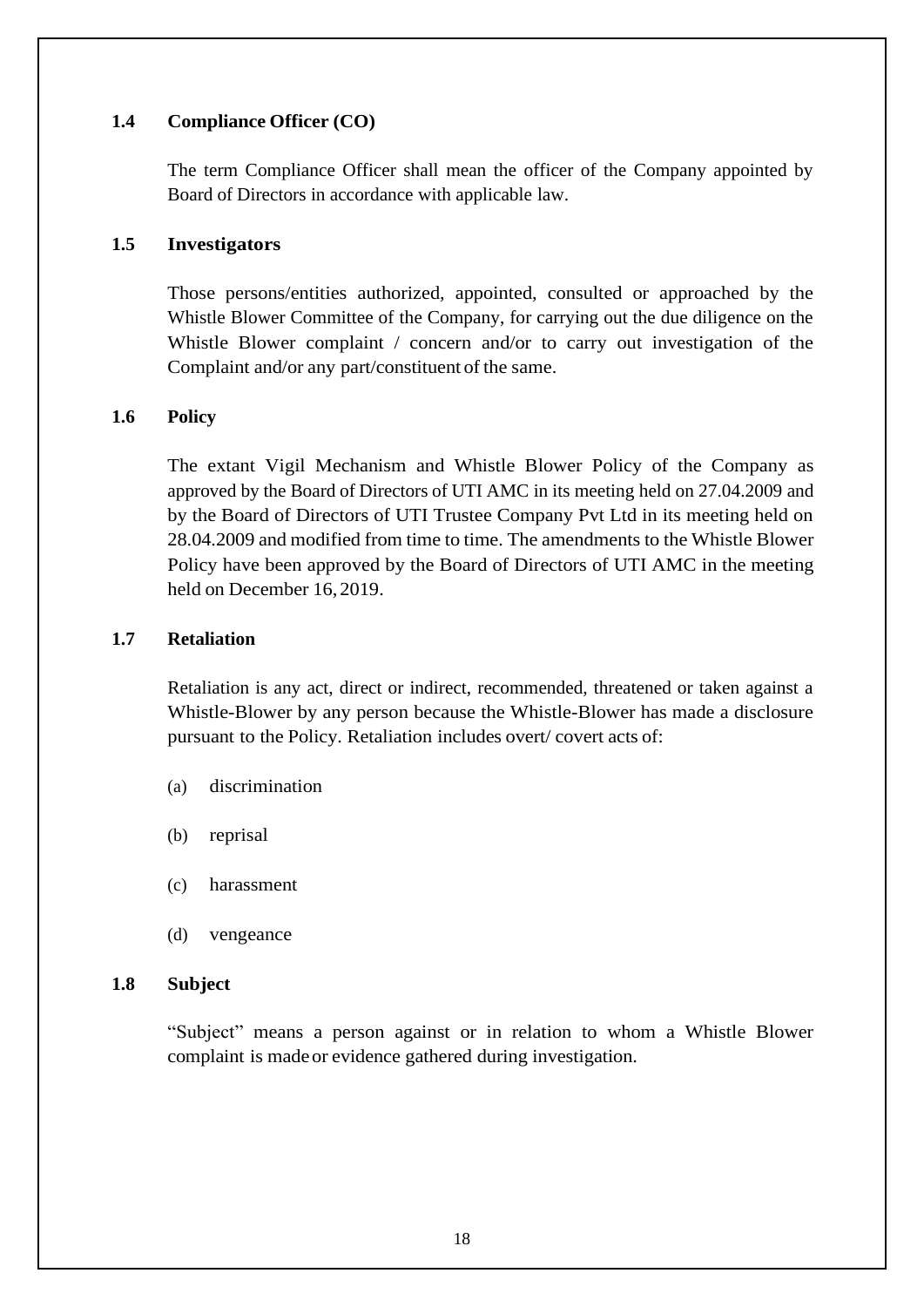#### **1.9 Whistle Blowing**

Whistle-blowing 'Concern' or 'Complaint' would mean attracting attention of the management by any Whistle Blower with respect to information about any potentially illegal and / or unacceptable practices.

#### **1.10 Whistle-Blower**

Any employee who raises a concern about wrongdoing occurring in the organization in accordance with the Policy.

#### **1.11 Whistle Blower Complaint**

In accordance with the Policy, a Whistle Blower complaint (herein also referred to as 'complaint' or 'concern'), is any disclosure of information made confidentially or anonymously, on one or more of the following matters as enumerated in the Whistle Blower Policy Section 8: Coverage of the Policy:

#### **2. CLASSIFICATION OF CONCERNS**

The concerns/complaints will be classified, for effective redressal and reporting. The Whistle Blowing procedure is not intended to address personal grievances. Such issues need to be raised with appropriate forum available within the organization.

#### **2.1 Whistle-Blower Complaints**

Complaints including anonymous / pseudonymous in nature, made to "Whistle Blower Committee" or and which qualify/meet all the conditions stated in the Policy shall be referred to as Complaints under the Policy. these cases and all other cases are reported to Audit Committees of UTI AMC and Board of Directors of UTI AMC under Whistle-blower reporting on quarterly basis. Board of UTI AMC annually submits a report of all cases coming under WBP before Board of UTI Trustee Company. The operating guidelines are entirely applicable to whistle• blower complaints.

#### **2.2 Senior Management Escalation cases**

Complaints that are received by senior management and which otherwise qualify/ meet all other conditions stated under the Policy which have been brought to the attention of "Whistle Blower Committee" by the senior management, shall be classified as "Senior Management Escalation cases". These cases will be investigated in accordance with the policy and will be reported to the competent authority.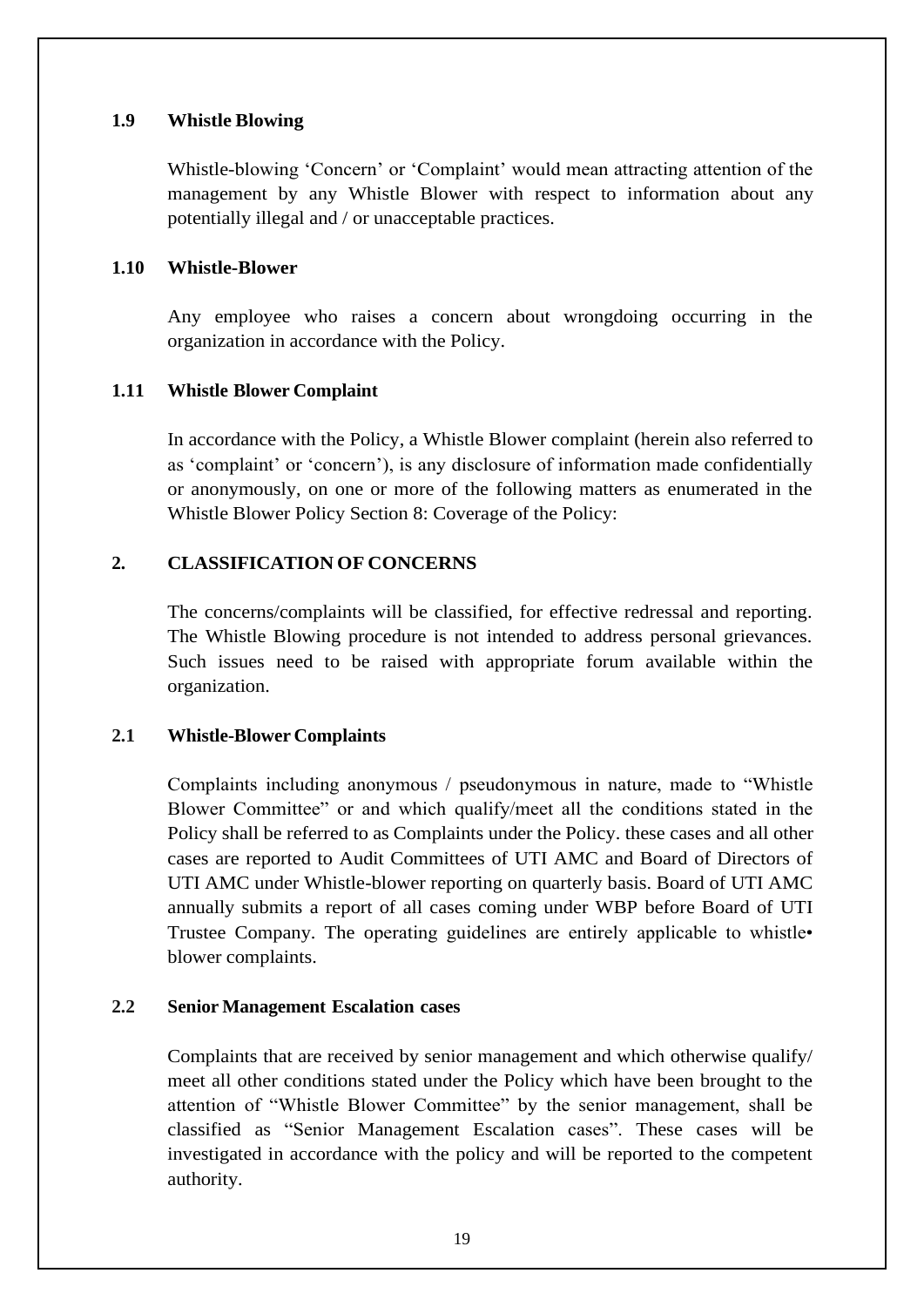#### **2.3 Other complaints**

The Company has laid down a policy on sexual harassment at workplace. Complaints/concerns related to employee discrimination, gender related harassment etc. if falling under ambit of Code of Conduct and the policy on sexual harassment, would be considered under this category (UTI AMC Anti Sexual Harassment Policy) and referred to Human Resource Function for investigation and necessary· action. These operating guidelines are not applicable to such types of sexual harassment cases.

## **2.4 Complaint against the Head of Investigation /Member of the Disciplinary Committee**

In the event of receipt of Complaint against the Head of Investigation / Member of the Disciplinary Committee, the Complaint shall be forwarded to the MD / CEO / Whole Time Director immediately after its receipt. MD / CEO / Whole Time Director shall upon the receipt of such complaint will get the same investigated through any person, function or entity in the mode and manner as he may deem fit / expedient and in the event of such concern or violation being found to be true and existing, the MD / CEO / Whole Time Director of the Company may direct/ prescribe appropriate remedial/ disciplinary action as they may deem fit proper.

## **3. COMPLAINT GOVERNANCE STRUCTURE**

#### **3.1 Audit Committee**

The Board of Directors of Company has empowered the Audit Committee to review functioning of the Policy.

#### **3.2 Investigating Officer/ team**

The Whistle Blower Committee may appoint one or more investigators/ investigating team for carrying out the due diligence and investigate the complaint received. For specific cases, a Committee/ group of executives or external agency may also be specifically appointed as warranted by the gravity and seriousness of the complaint. Investigation team will be independent of the group against which concern is raised. Investigators have a duty of fairness, objectivity, thoroughness, ethical behavior, and observance of legal and professional standards. Investigators are required to adopt an approach of fact-finding and analysis. Investigators shall derive their authority and access rights from the Audit Committee or from Whistle Blower Committee when acting within the course and scope of their investigation.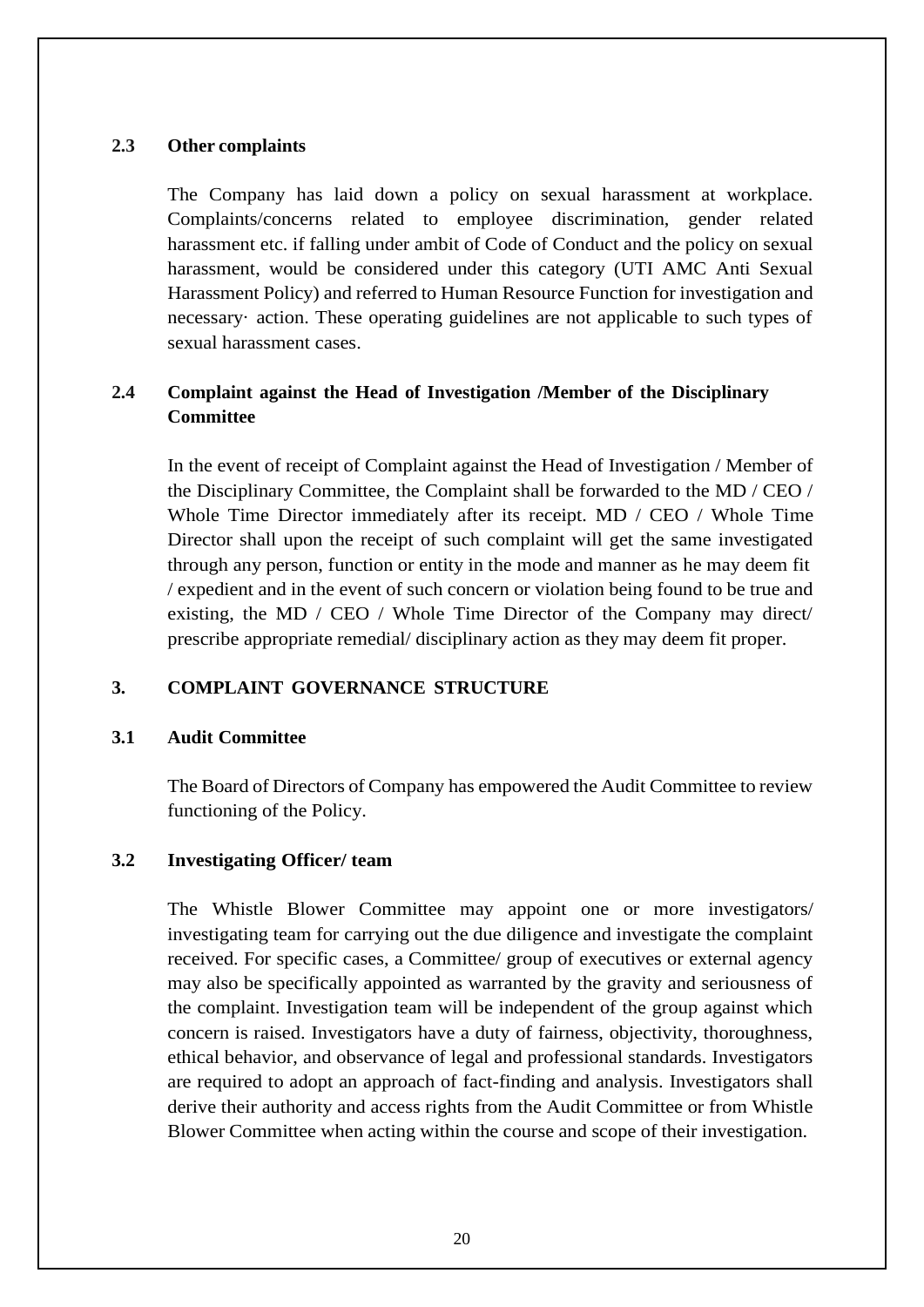## **3.3 Reporting to the Audit Committee**

#### 3.3.1 Reporting frequency

On a quarterly basis, "Whistle Blower Committee" will provide details of the complaints received, as well as complaints under investigation, during the period, to the Audit Committee and Board of UTI AMC. Details would include gist of the complaint, investigation status and actions taken. Further, action will also be taken by "Whistle Blower Committee" based on the feedback received from members of the Audit Committee. All complaints received, status of investigations / actions thereto, will be reported at the subsequent quarterly Audit Committee Meeting.

#### 3.3.2 Contents to be reported

A quarterly report on Whistle Blower complaints will be submitted to the Audit Committee, containing following information:

- (a) MIS of Complaints received and action taken during reporting quarter and status of pending cases which were received during previous quarters
- (b) Case wise information including details of action taken on directions of the Committee
- (c) Such other details as desired by the Committee.

#### **3.4 Review of complaints**

A senior official designated by "Whistle Blower Committee" will monitor and review the progress, status of investigation, investigation reports and compliance of closure related actions on regular basis.

## **4. INVESTIGATION PROCESS:**

- **4.1** Investigations will be launched immediately after a preliminary view taken by the "Whistle Blower Committee" on whether:
	- (a) the alleged act constitutes an improper activity as defined under the Whistle Blower Policy; and
	- (b) the allegation is supported by information specific enough to be investigated or in cases where the allegation is not supported by specific information, it is felt that the concerned matter is worthy of review.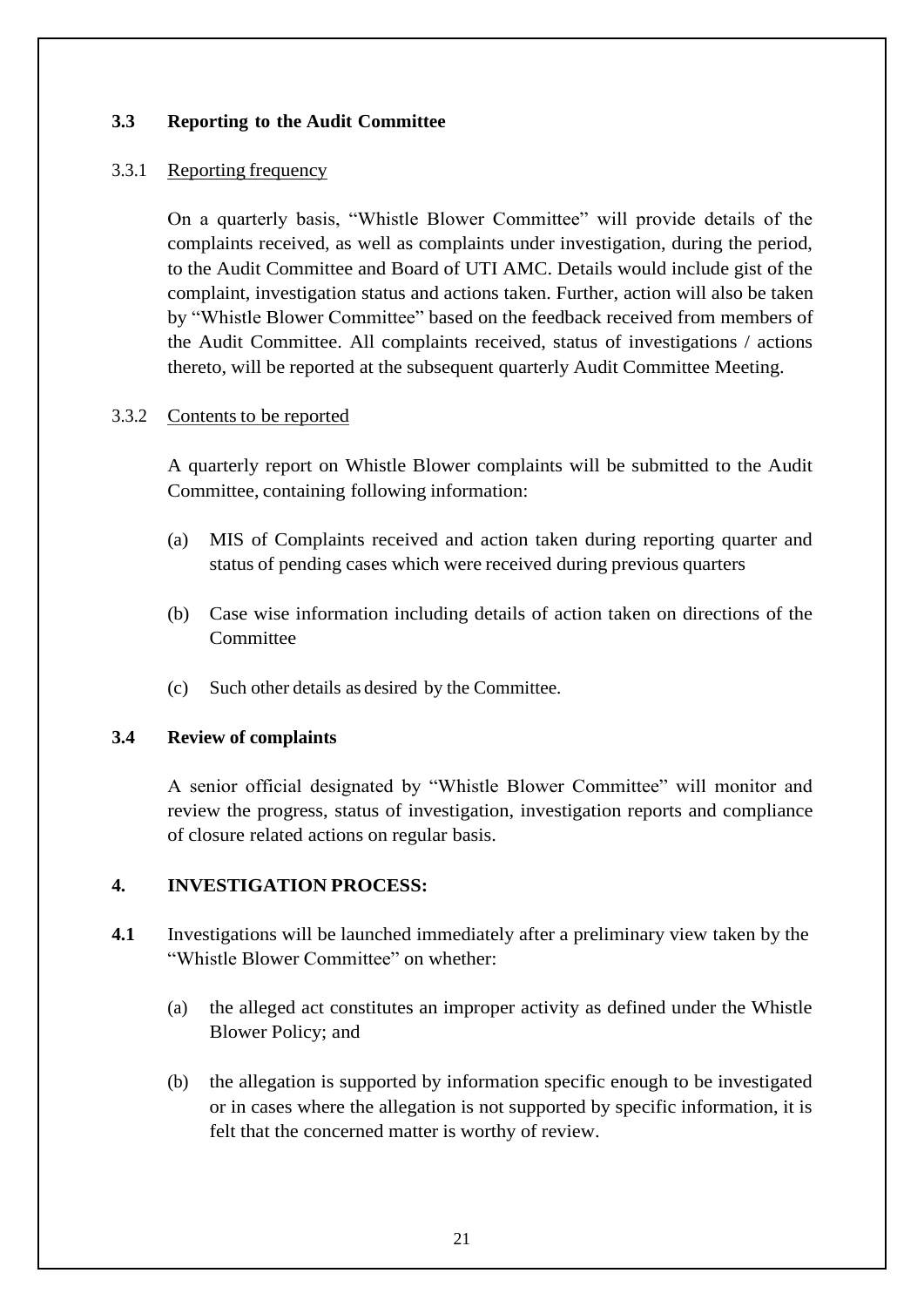#### **4.2 Assigning casesto investigators**

Based on the merits of the complaint, "Whistle Blower Committee" will assign it to appropriate investigator/s Investigator/ investigating team being an independent group would be primarily responsible for investigation of the Whistle Blower complaints. The investigators shall submit their report to Whistle Blower Committee in a time bound manner.

#### **4.3 Investigations and Role of Investigators**

#### 4.3.1 Investigation

- (a) Investigation shall commence post instructions from the Whistle Blower Committee.
- (b) The identity of the subject(s) and the Whistle Blower will be kept confidential.
- (c) Subject(s) shall have a duty to co-operate with the Investigator(s) during investigation.
- (d) Subject(s) have a responsibility not to interfere with the investigation. Evidence shall not be withheld, destroyed or tampered with, and witnesses shall not be influenced, threatened or intimidated by the subject(s).

#### 4.3.2 Role of Investigator(s)

All Investigators shall perform their role in an independent and unbiased manner; Investigators have a duty of fairness, objectivity, thoroughness, ethical behaviours and observance of professional standards.

Cases can be assigned to

*(a) Internal Team:*

Based on the merits of the complaint, Whistle Blower Committee may assign the complaints/concerns to appropriate investigator/ investigating team. The investigator/ investigating team member will submit their report to Whistle Blower Committee in a time bound manner.

*(b) External Investigator/s:*

Based on the merits of the complaint, Whistle Blower Committee may assign the complaints / concerns to appropriate external investigator/s. External investigator may seek support from independent units / departments for on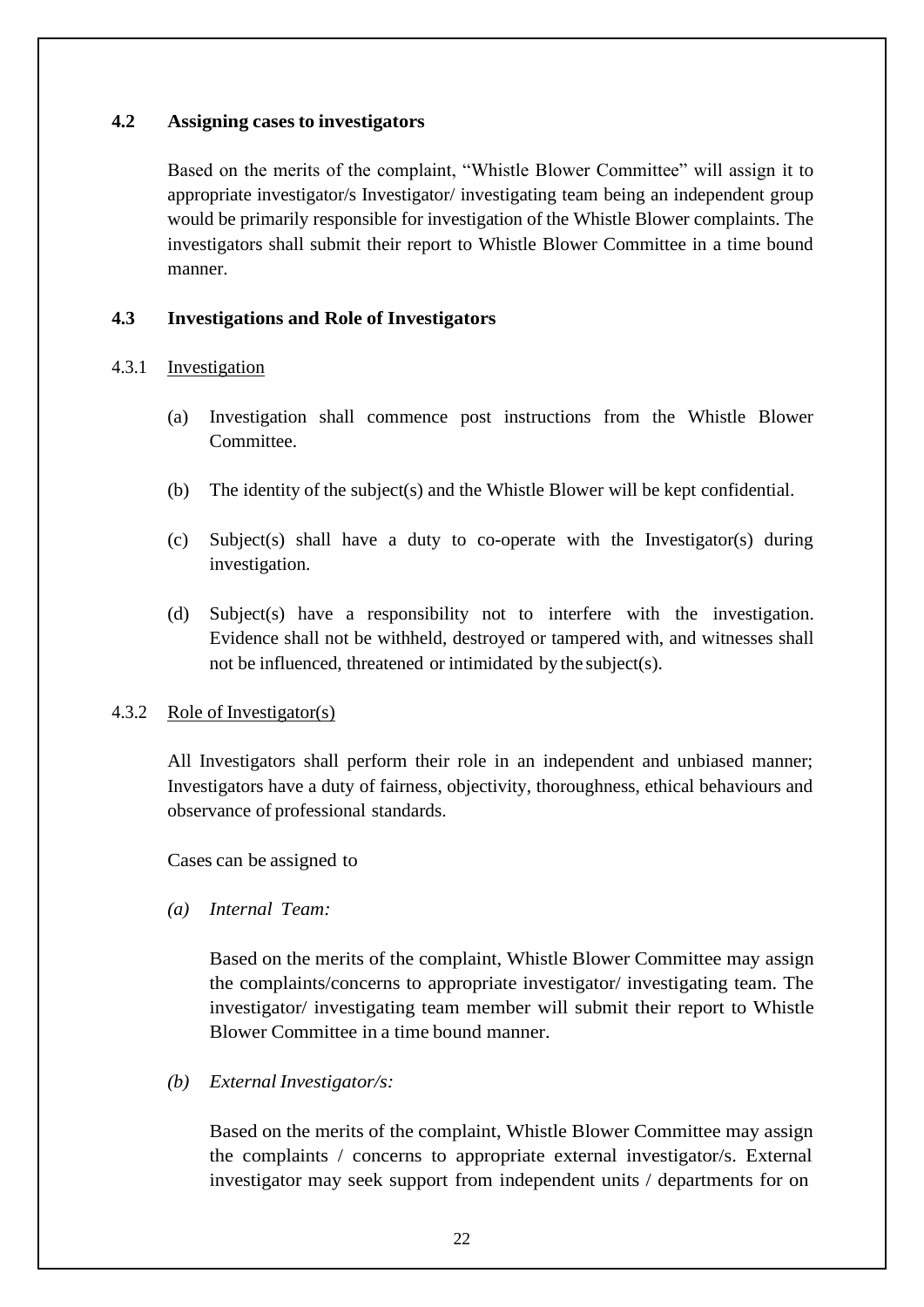field investigation where ever required. The external investigator/s shall submit their report to Chief Compliance Officer in a time bound manner.

#### *(c) Special Committee I groups for Whistle Blower investigation*

In specific cases Whistle Blower Committee may constitute Special Committee/ Groups with requisite skills/ expe1tise to investigate in to the complaint/ concern. The Special Committee/ Group shall submit its report to the Whistle Blower Committee in a time bound manner. Investigators will maintain confidentiality about identity of Whistle Blower as specified in Whistle Blower Policy. The Special Committee / Group shall also maintain confidentiality about the investigation process and about the investigation findings.

#### *(d) Investigation by External Agencies:*

External technical and other resources may be drawn upon as necessary to augment the investigation. Whistle Blower Committee will decide on the appointment of external agencies, depending on the nature of investigation.In case of appointment of external agency Whistle Blower Committee will keep Audit Committee informed through quarterly reporting. Investigatingagency, including investigators working for the agency, shall be bound to maintain confidentiality about identity of the Whistle Blower as outlined inthe Whistle Blower Policy.

#### **4.4 Disciplinary Action**

In case of genuine complaints, Whistle Blower Committee will convene a meeting of the Disciplinary Committee and share a copy of investigation report (without disclosing the source of complaint). Based on investigation findings, the Disciplinary Committee would determine action against concerned within rules and regulation of the Company. The Human Resource Function will be responsible for implementation of any HR action against Subject. Based on the action taken by Human Resource Function, the Whistle Blower Committee may decide to treat a complaint as closed.

#### **4.5 Filing of police complaint**

In case criminal breach of trust, fraud or such activity is detected during the course of investigation, falling within ambit of criminal proceedings, and if required under prevalent law / regulations, Company will initiate filing of a police complaint. Responsibility of filing police complaint will be with Human Resource Function.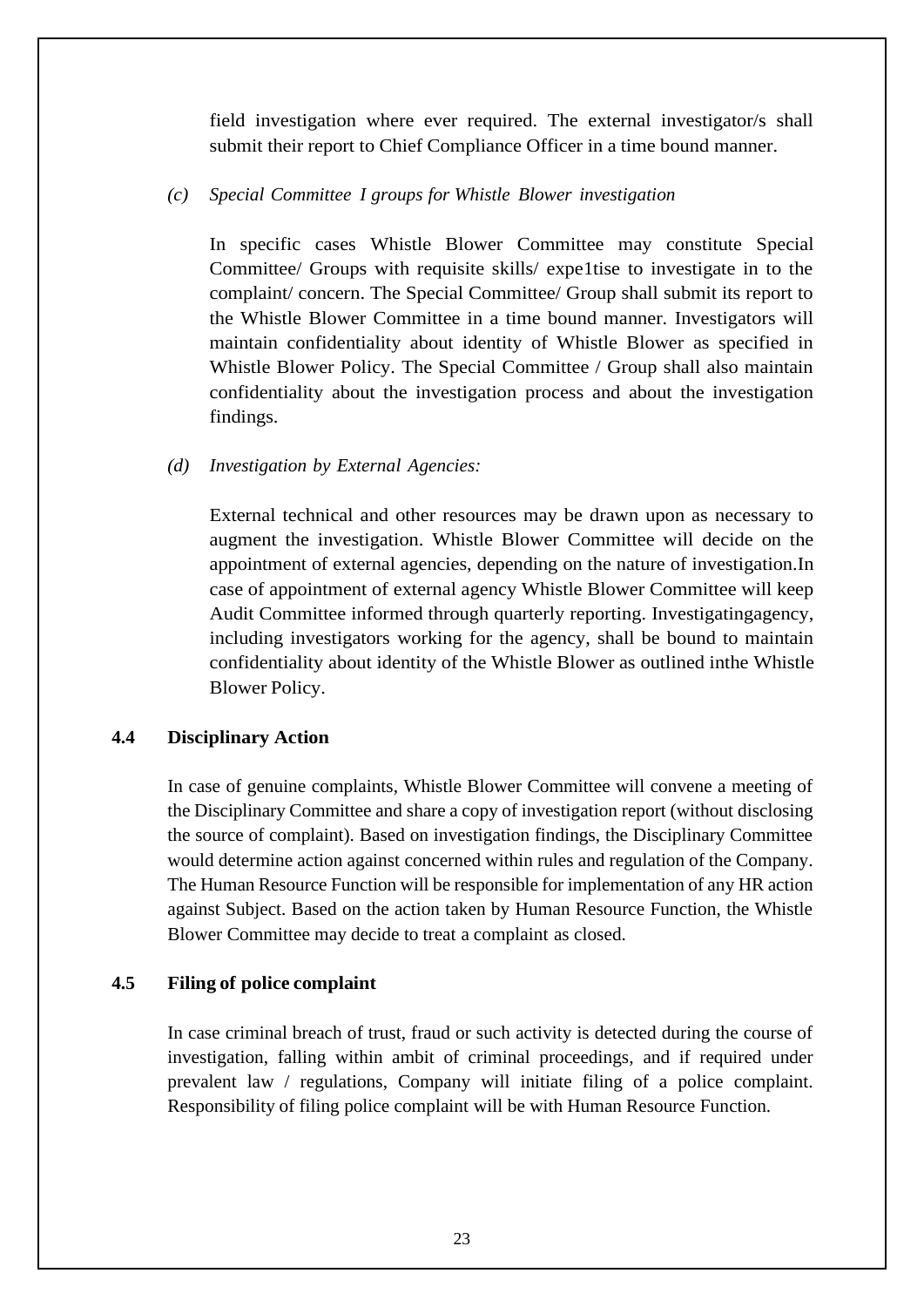#### **4.6 Recovery of fraud losses / misappropriation**

In case of any loss to the Company, respective Business / Operations group will initiate recovery proceedings with the involvement of Human Resource Function and Corporate Legal Function, and take suitable legal recourse as may be necessary.

## **5. CATEGORIZATIONOF COMPLAINTS**

#### **5.1 Categorizationof cases for reporting to the Audit Committee**

Based on conclusion of investigation, complaints will be categorized in three categories as follows:

- (a) Genuine: Allegations substantially proven. In case of genuine complaint, action will be initiated as suggested in para 4 above and will be reported tothe Committee.
- (b) Could not be proven: Allegations could not be proven due to lack of evidence, incomplete information and lapse of substantial time between occurrence of the event and complaint. In case of complaints which could not be proven, no action would be taken and as such, the status will be reported to Audit Committee accordingly.
- (c) False Alarms: Allegations investigated and proven "False". In false alarm cases, if the investigators find proof that complaint was made with malicious intent and if identity of the complainant is known or is traced by the investigators, the Disciplinary Committee may decide appropriate penal action against the complainant within the parameters of Company's Code of Conduct.

The reporting template to Audit Committee will include MIS as specified in para 3.4 above, categorized as specified above.

## **6. CLOSURE OF COMPLAINT**

#### **6.1 Criteria for closure of complaint**

False alarms and complaints which could not be proven will be considered as "Closed" immediately on conclusion of investigation and briefed to that effect to the Whistle Blower Committee. Closure status would be approved by Whistle Blower Committee. In case of genuine complaints, a case will be considered as "Closed" once following actions, as applicable and appropriate have been taken:

(a) Action against person/ persons against whom charges were proven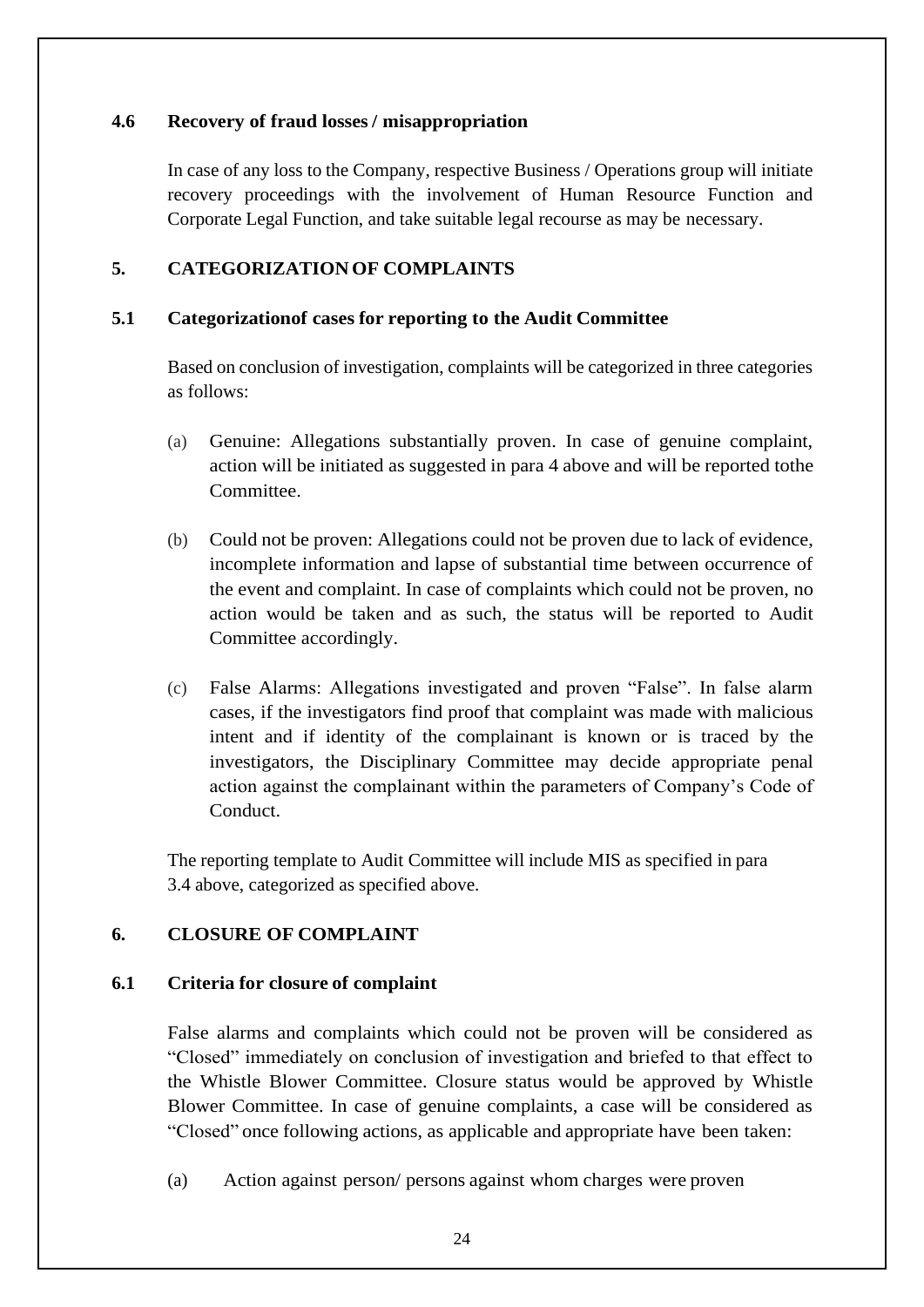- (b) Initiation of recovery of the losses suffered due to fraud, if any
- (c) Police complaint being filed
- (d) Appropriate reporting to various authorities as required

In case of false alarm cases, closure is independent of action taken based on recommendation of Disciplinary Committee.

Only after confirmation of compliance with the above requirements, a case will be reported as "Closed" to the Audit Committee.

## **7. PROTECTION UNDER WHISTLE BLOWER POLICY**

- **7.1** Any employee who makes a disclosure or raises a concern under the Policy will be protected ifthe employee:
	- (a) Discloses the information in good faith
	- (b) Believes it to be substantially true
	- (c) Does not act maliciously nor makes false allegations, and
	- (d) Does not seek any personal or financial gain.

#### **7.2 Confidentiality and discretion**

- 7.2.1 Strict confidentiality about identity of complainant will be maintained for complaints/ concerns under the Policy. Confidentiality will be maintained during investigation as well as post investigation. The identity of the complainant will notbe revealed unless the complainant himself has made the details of the complaint either public or disclosed his identity to any other authority. The identity of the Whistle Blower will be kept confidential to the extent possible given the legitimateneeds of law / regulation and the investigation process.
- 7.2.2 Employees may send communications on an anonymous basis. If an employee opts to disclose his or her identity, the same will be kept confidential and the recipient shall not disclose the same. Disclosure of name by Complainant would not have any impact on the complainant's performance appraisal, career progression, assignment of work or any other matter related to employment with the Company.

## **7.3 Protection offered under policy**

The Company, as a policy, condemns any kind of discrimination, harassment, victimization or any other unfair employment practice being adopted against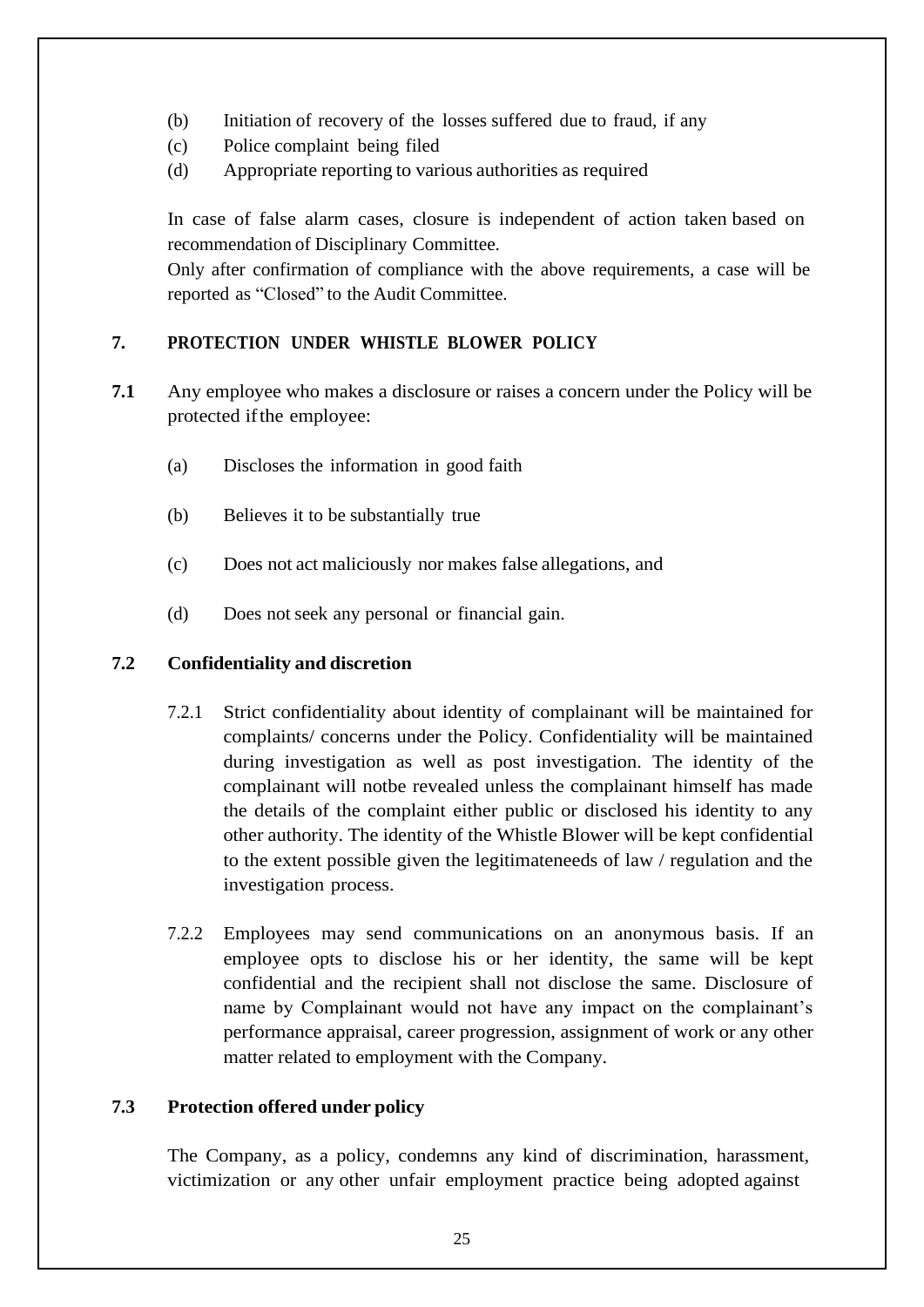Whistle Blowers. Complete protection will, therefore, be given to Whistle Blowers against any unfair practice like retaliation, threat or intimidation of termination/suspension of service, disciplinary action, transfer, demotion, refusal of promotion, or the like, including any direct or indirect use of authority to obstruct the Whistle Blower from continuing to perform his duties/functions including raising further concerns. The Company will take steps to minimize difficulties, which the Whistle Blower may experience as a result of raising the concern.

#### **7.4 Retaliation**

Whistle Blower will not in any way be liable to disciplinary action or loss of benefits, rights or prospects as a result of his / her action. Retaliation shall not be permissible against any Whistle blower and the Company will not tolerate any attempt on the part of anyone to apply any sanction or disadvantage or to discriminate against any person who has reported the concern.

#### **7.5 Recourse in the event of retaliation**

Employee affected by the retaliation can approach Whistle Blower Committee for reporting the retaliation. On reporting or disclosure of retaliation, the remedies available to a Whistle-blower against whom there has been retaliation shall be determined by the Disciplinary Committee based upon the findings and recommendations of the investigators. The remedies shall be updated to the Audit Committee.

#### **7.6 Action against employee/s involved in the act of retaliation**

In case of proven retaliations, Company will take punitive actions against the respective employee involved in retaliation. Such actions may include but not limited to transfers, demotions, penalties and termination. **Further, the Company as a matter of general deterrence may publicly inform all employees about the penalty and disciplinary action imposed for misconduct arising from retaliation.**

#### **7.7 Action against false, malicious complaint**

While it will be ensured that genuine Whistle Blowers are accorded complete protection from any kind of unfair treatment as set out in the Policy, any abuse of this protection by a complainant will warrant disciplinary action. Protection under this Policy would not mean protection from disciplinary action arising out of false or bogus allegations made by a Whistle Blower knowing it to be false or bogus or with a malicious intention. Action shall be determined by the Disciplinary Committee based upon the findings and recommendations of the investigators,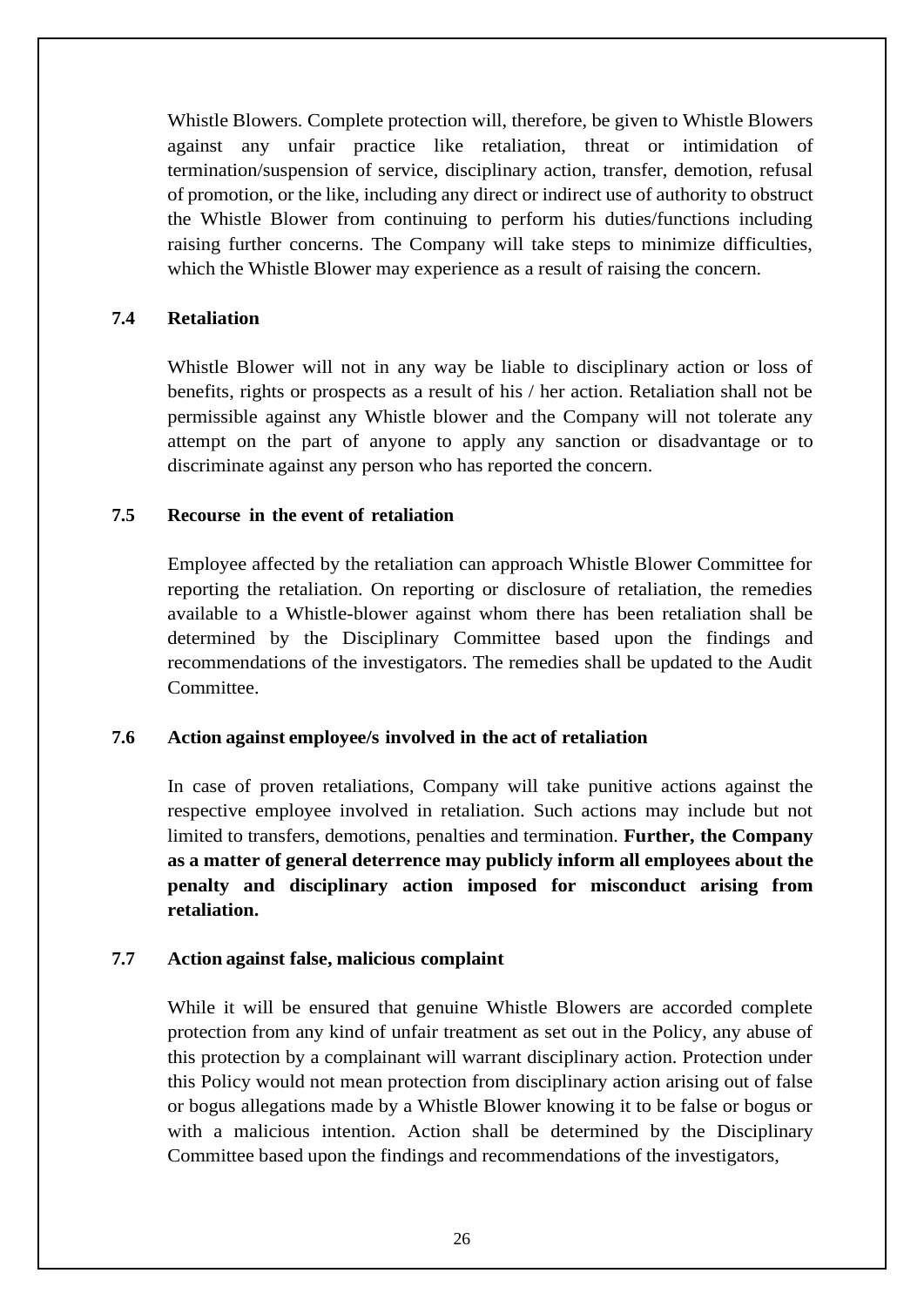#### **8. RESPONSE TO WHISTLE BLOWER**

#### **8.1 When and who to be responded**

If Complainant has disclosed his identity and provided his communication details on which he / she can be communicated, then written response for receipt of complaint and initiation of action, as deemed fit by Whistle Blower Committee will be sent. In case of anonymous / pseudonymous complaints, no communication will be sent as security of the communication points cannot be assured. While communicating with the Complainant, due care will be taken about secrecy and protection as specified in the Whistle Blower Policy Communication made with the Complainant will necessarily contain date of receipt of complaint and list of the Complaint. However, the Company will have sole discretion to inform the Complaint about actions initiated.

#### **9. PROCESS CHANGES**

Departments concerned will evaluate the need of process changes resulting from Complaint and implement the same, after approval from competent authorities.

#### **10. EMPLOYEE AWARENESS**

#### **10.1 Display of Policy**

UTI Asset Management Company Limited Whistle Blower policy will be displayed on the UTI Asset Management Company Limited intranet.

## **11. RECORD RETENTION POLICY**

To provide protection to whistle blowers and to maintain secrecy about identity of the complainant, records collected during investigation; including complaint copy needs to be preserved with strict controls by the investigation team. Further, to avoid leakage of information and to avoid misuse of the information, data maintenance and retrieval need to be under proper controlled environment.

#### **1 l.1 List of Documents to be maintained**

- 11.1.1 Copy of complaint in hard form that can be filed and preserved
- 11.1.2 Copy of the complaint in soft form that can be provided through email whenever required
- 11.1.3 Records collected during investigation including, electronic data and documents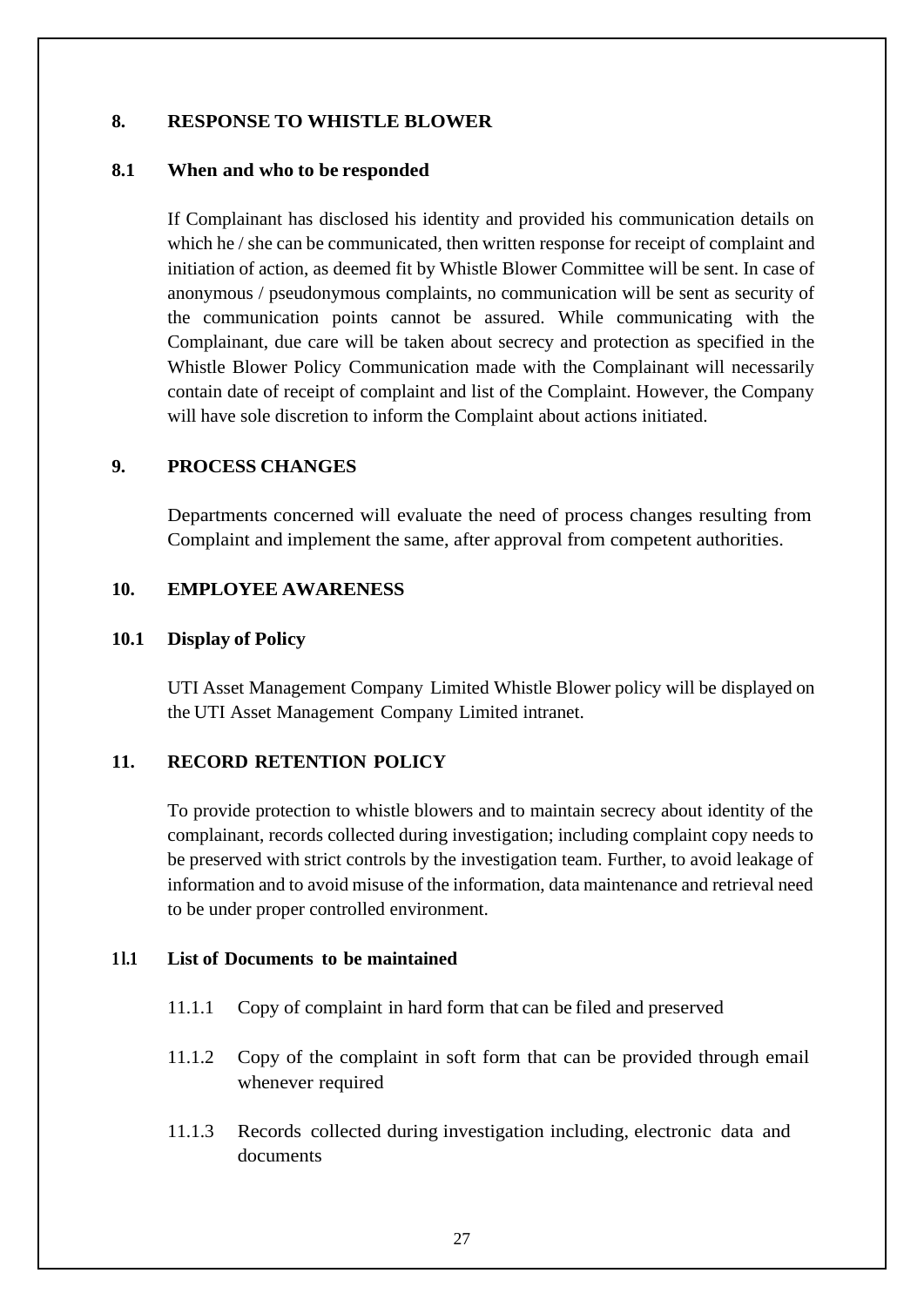- 11.1.4 Reports submitted by the investigators
- 11.1.5 Final reports submitted to concerned Business / Operations group
- 11.1.6 Audit Committee reports / reviews
- 11.1.7 Backup of Committee papers
- 11.1.8 Any communication to / from Business Group, Operations Group, Human Resources Function, Disciplinary Committee etc.
- 11.1.9 Records of action taken
- 11.1.10 Notes/ details submitted to Audit Committee
- 11.1.11 Any other working papers relevant to the case

#### **11.2 Format of records**

Records will be maintained in hard copy form, wherever possible, as these could be required for scrutiny by authorities/ regulators. Bulky records such as business data will be stored in soft form in the computer system. Records collected by the investigators will be maintained in secured form which can be retrieved as and when required. All the physical files along with records, soft form etc. will be stored in the corporate office in a separate storage.

#### **11.3 Record retention period**

All records will be maintained as per the Company's extant Document Retention Policy

#### **11.4 Data, record retrieval process**

- 11.4.1 Records maintained under the policy can be retrieved only with prior approval of Whistle Blower Committee. Whistle Blower Committee may delegate approval process to a senior official.
- 11.4.2 In case of retrieval of records for Law Enforcement agencies and regulators, requests will be routed through Whistle Blower Committee or any senior official delegated by Whistle Blower Committee for handing over records to external agencies / persons.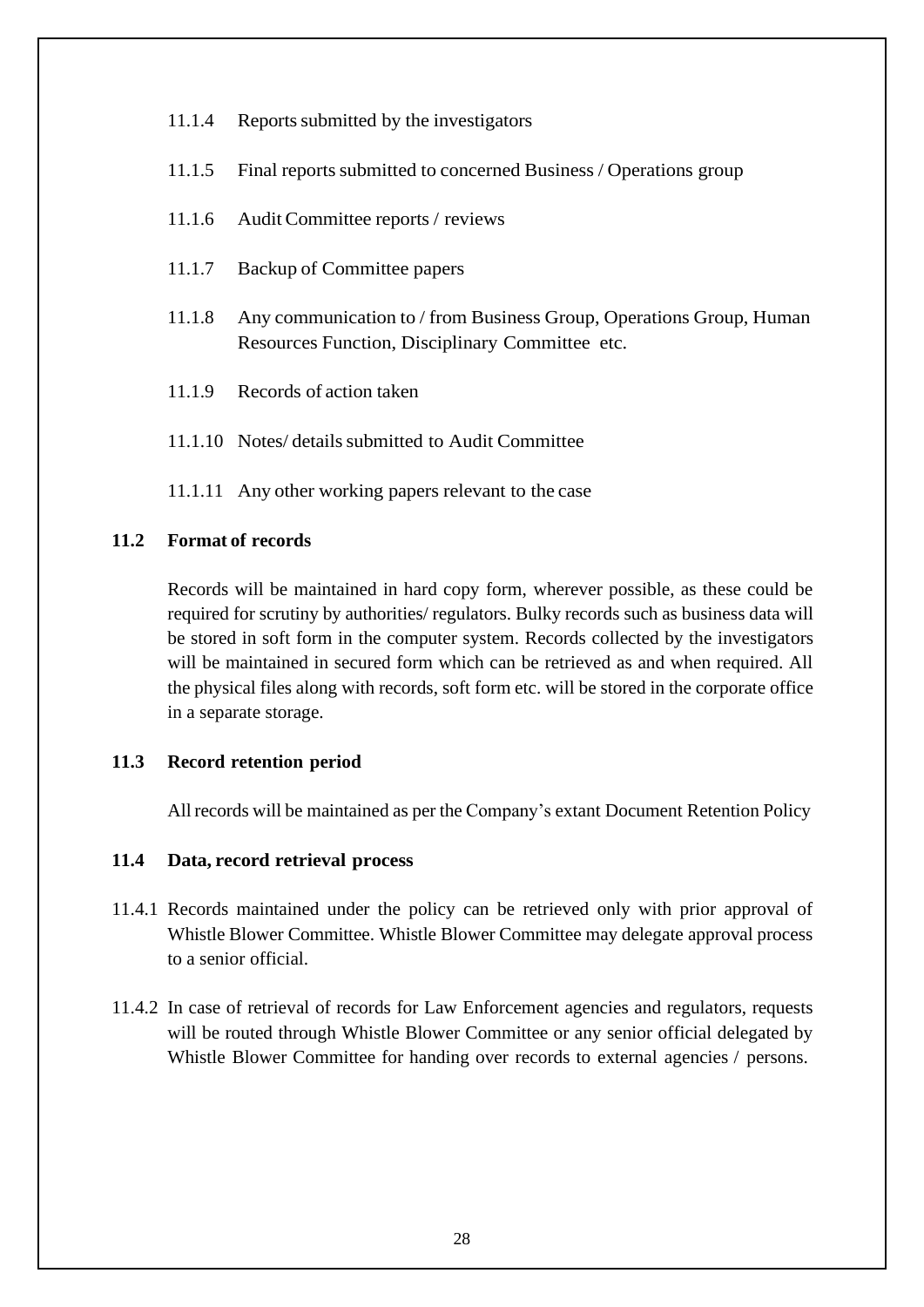## **12. REVIEW OF OPERATING GUIDELINES**

#### **12.1 Review of Operating Guidelines**

- 12.1.1 The aforesaid guidelines will be reviewed annually or more frequently if required, to ensure their continuing suitability and effectiveness.
- 12.1.2 In the event of any change in the policy, impacting employees, such change will be communicated to all employees immediately by issue of Circular.